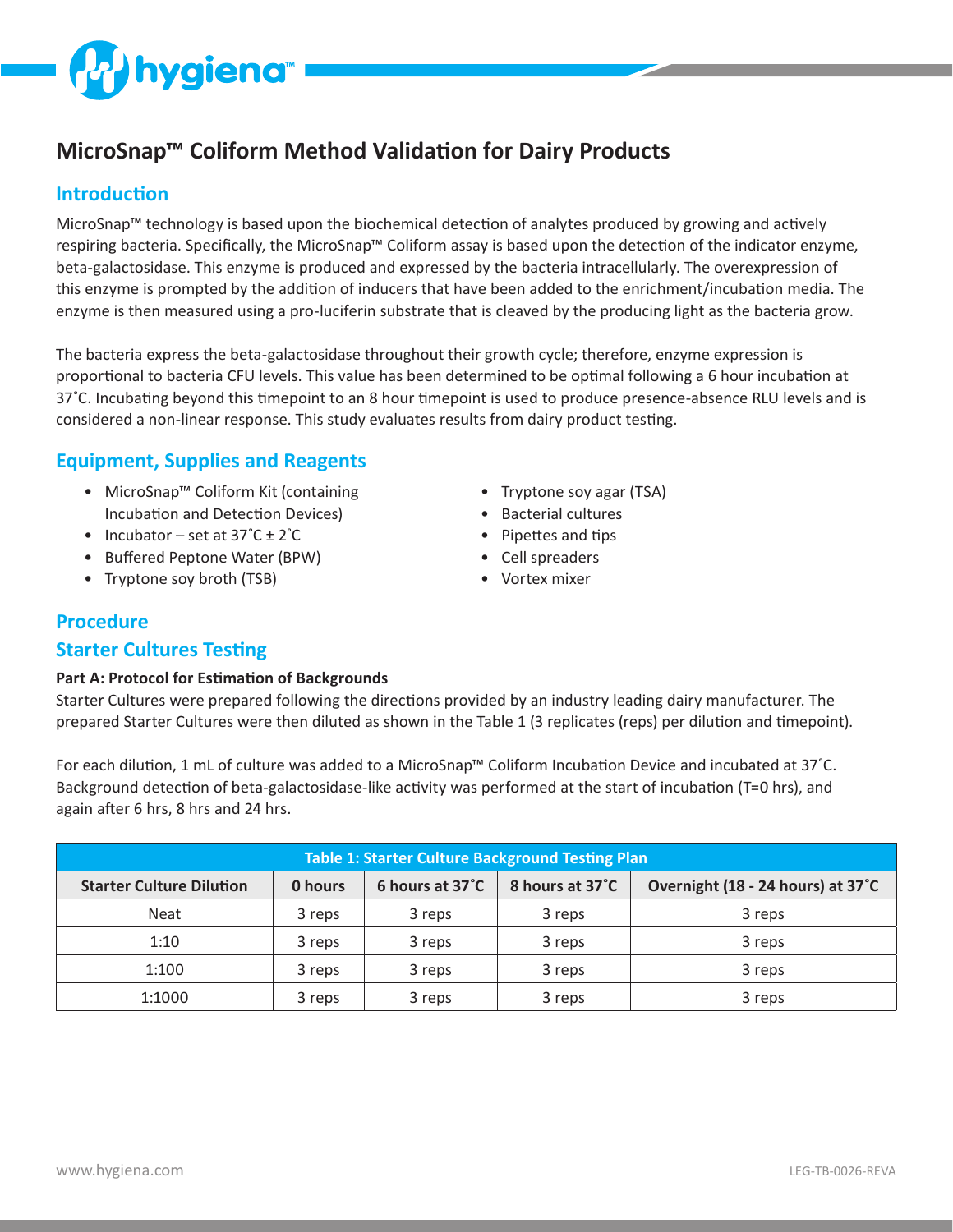#### **Part B: Protocol for Estimation of Detection of Coliforms in Starter Cultures**

Starter Cultures were prepared following the directions provided by the customer. Specifically, four overnight cultures were produced of the following organisms:

- a. *Escherichia coli*
- b. *Citrobacter freundii*
- c. *Klebsiella oxytoca*
- d. *Enterobacter cloacae*

Following incubation (24 hours), the four overnight coliform cultures were mixed, and a dilution series was produced as shown below in Table 2.

|                                           |                            | <b>Table 2. Coliform Inoculation Plan</b>            |                                                                        |                                                                   |
|-------------------------------------------|----------------------------|------------------------------------------------------|------------------------------------------------------------------------|-------------------------------------------------------------------|
| <b>Coliform Dilution</b><br><b>Series</b> | <b>Estimated</b><br>CFU/mL | Add 100 µL<br>of each<br>dilution to<br>1 mL Starter | <b>Estimated Coliforms</b><br>per mL in Neat Starter<br><b>Culture</b> | <b>Replicate Incubation</b><br>devices to be<br>incubated at 37°C |
| $-1$                                      | $1 \times 10^8$            | Culture, add                                         |                                                                        |                                                                   |
| $-2$                                      | $1 \times 10^7$            | to MicroSnap <sup>™</sup><br><b>Incubation</b>       |                                                                        |                                                                   |
| $-3$                                      | $1 \times 10^6$            | <b>Devices</b>                                       |                                                                        |                                                                   |
| $-4$                                      | $1 \times 10^5$            |                                                      | 10,000                                                                 | x1                                                                |
| $-5$                                      | $1 \times 10^4$            |                                                      | 1,000                                                                  | x1                                                                |
| $-6$                                      | $1 \times 10^3$            |                                                      | 100                                                                    | x3                                                                |
| $-7$                                      | $1 \times 10^2$            |                                                      | 10                                                                     | x3                                                                |
| -8                                        | $1 \times 10^1$            |                                                      | $\mathbf{1}$                                                           | x3                                                                |
| $-9$                                      | $1 \times 10^{0}$          |                                                      | 0.1                                                                    | x3                                                                |
| $-10$                                     | $1 \times 10^{-1}$         |                                                      | 0.01                                                                   | x3                                                                |
| <b>Blank</b>                              | $\boldsymbol{0}$           |                                                      | $\mathbf 0$                                                            | x3                                                                |
|                                           |                            |                                                      | Total                                                                  | x20                                                               |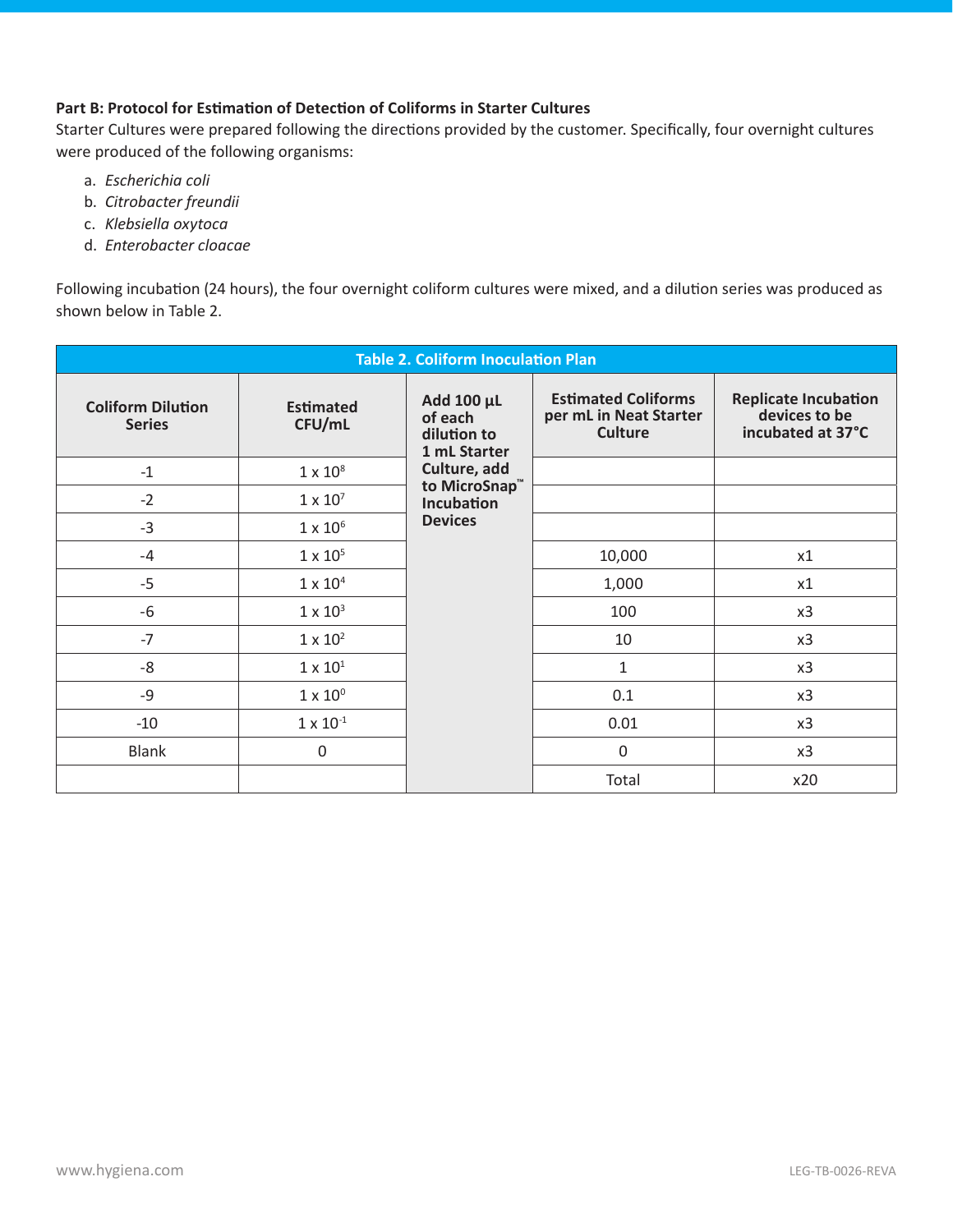## **Results Starter Culture 1**

#### **Part A: Estimation of Background**

| <b>Starter Culture Background Estimation - Starter Culture 1</b> |                                                     |                     |     |          |          |                                                 |                                                   |  |  |  |
|------------------------------------------------------------------|-----------------------------------------------------|---------------------|-----|----------|----------|-------------------------------------------------|---------------------------------------------------|--|--|--|
| <b>Dilution</b>                                                  | <b>Device</b>                                       | <b>Time (hours)</b> |     |          |          | <b>Brilliance™</b><br>Agar: CFU/<br>$100 \mu L$ | <b>Brilliance™</b><br>Agar<br><b>Confirmation</b> |  |  |  |
|                                                                  |                                                     | $\mathbf{0}$        | 6   | 8        | 24       | 0h                                              | 24h                                               |  |  |  |
|                                                                  | <b>Blank</b>                                        | 0                   | 0   | 0        | 0        | <b>NG</b>                                       | <b>NG</b>                                         |  |  |  |
| <b>Neat</b>                                                      | +ve control                                         | 0                   | 0   | 0        | 0        | <b>NA</b>                                       | $\ddot{}$                                         |  |  |  |
|                                                                  | <b>Blank</b>                                        | $\Omega$            | 3   | $\Omega$ | $\Omega$ | <b>NA</b>                                       | <b>NG</b>                                         |  |  |  |
| 1:10                                                             | +ve control                                         | 0                   | 136 | 10,610   | 11,951   | <b>NA</b>                                       | $\ddot{}$                                         |  |  |  |
|                                                                  | <b>Blank</b>                                        | 0                   | 0   | $\Omega$ | 0        | <b>NA</b>                                       | <b>NG</b>                                         |  |  |  |
| 1:100                                                            | +ve control                                         | 0                   | 146 | 12,927   | 20,000   | <b>NA</b>                                       | $\ddot{}$                                         |  |  |  |
| Note:                                                            | +ve control (E. coli ATCC® 8739) inoculum of 64 CFU |                     |     |          |          |                                                 |                                                   |  |  |  |

*NG = no growth; + = confirmed growth. Brilliance™ is a trademark of Thermo Fisher Scientific*

### **Observations and Summary**

- 1. There was no background signal from Starter Culture 1.
- 2. Signal inhibition was noted when the product was spiked with 64 CFU at each of the dilution level. With Neat product, the signal inhibition was the most. The Neat Starter Culture may be very inhibitory to the growth of the added Coliform.
- 3. Diluting the product 1:10 and 1:100 helped to reduce the signal inhibition further.

## **Next Step**

The 1:10 Dilution was chosen for the protocol in Part B - **Estimation of Detection of Coliforms in Starter Cultures.**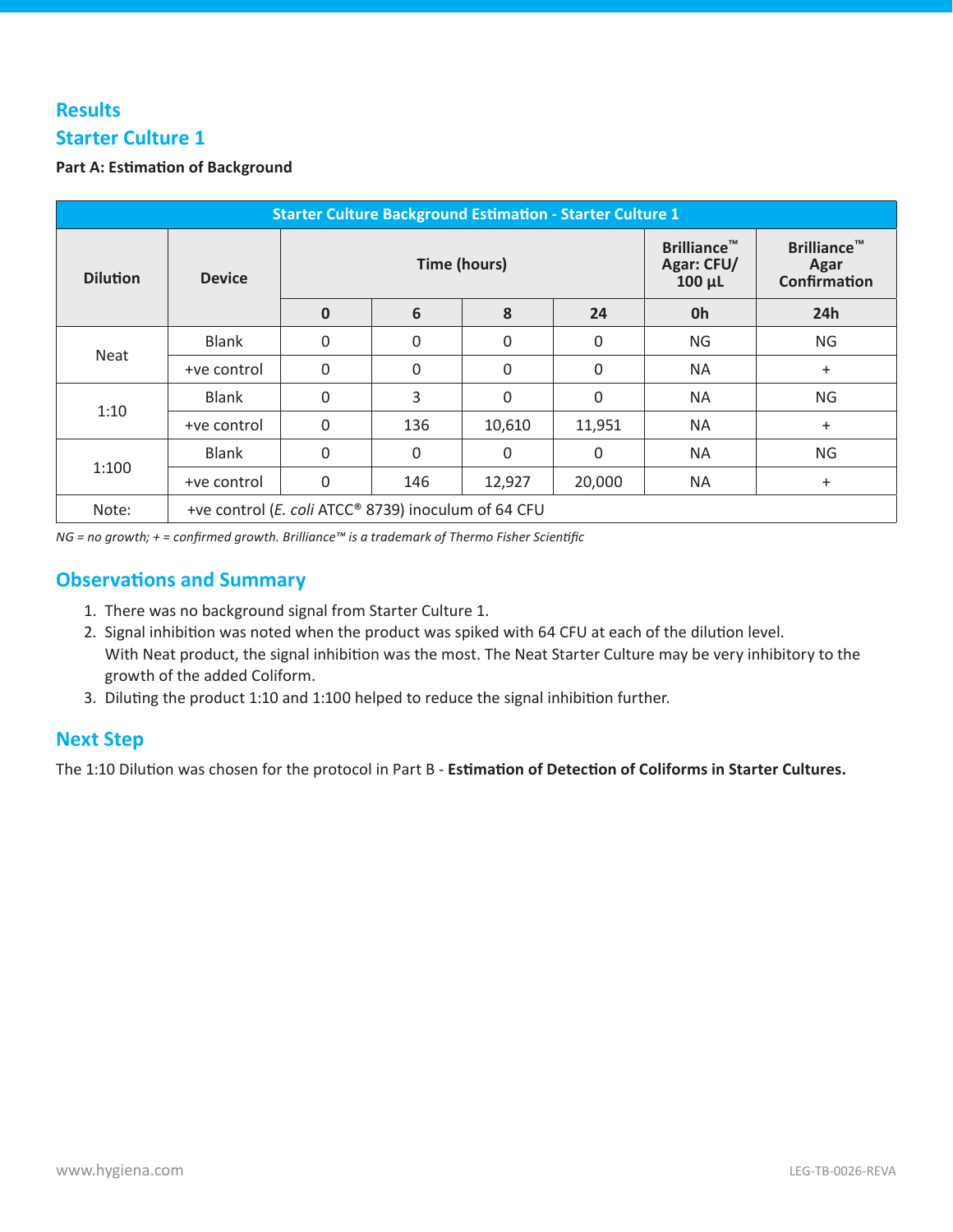**Part B: Estimation of Detection of Coliforms in Starter Cultures**

|                           |               |                                                          | <b>Coliform Detection - 1:10 Suspension of Starter Culture 1</b> |                          |                                                    |                  |                  |
|---------------------------|---------------|----------------------------------------------------------|------------------------------------------------------------------|--------------------------|----------------------------------------------------|------------------|------------------|
| <b>Dilution</b>           | <b>Device</b> |                                                          | <b>Time (hours)</b>                                              | TSA: CFU/<br>$100 \mu L$ | <b>Brilliance<sup>™</sup> Agar</b><br>Confirmation |                  |                  |
|                           |               | $\mathbf 0$                                              | 6                                                                | 8                        | 24                                                 | Inoculum         | 6h               |
|                           | Rep 1         | 3                                                        | 20                                                               | 457                      | 5,567                                              |                  |                  |
| 6                         | Rep 2         | $\mathbf 0$                                              | 27                                                               | 726                      | 5,613                                              | 79               | Confirmed growth |
|                           | Rep 3         | $\boldsymbol{0}$                                         | 16                                                               | 620                      | 11,225                                             |                  |                  |
|                           | Rep 1         | $\overline{2}$                                           | 5                                                                | 178                      | 6,760                                              |                  | Confirmed growth |
| 6.5                       | Rep 2         | $\mathbf 0$                                              | 11                                                               | 436                      | 4,876                                              | 41               |                  |
|                           | Rep 3         | 3                                                        | 4                                                                | 252                      | 6,940                                              |                  |                  |
|                           | Rep 1         | $\boldsymbol{0}$                                         | $\boldsymbol{0}$                                                 | 26                       | 6,654                                              |                  |                  |
| $\overline{7}$            | Rep 2         | $\overline{2}$                                           | $\overline{2}$                                                   | 112                      | 7,197                                              | $\overline{7}$   | Confirmed growth |
|                           | Rep 3         | $\boldsymbol{0}$                                         | $\boldsymbol{0}$                                                 | 8                        | 7,085                                              |                  |                  |
|                           | Rep 1         | $\boldsymbol{0}$                                         | $\boldsymbol{0}$                                                 | $\boldsymbol{0}$         | 273                                                |                  |                  |
| 7.5                       | Rep 2         | $\boldsymbol{0}$                                         | $\boldsymbol{0}$                                                 | $\mathbf 0$              | 34                                                 | 5                | Confirmed growth |
|                           | Rep 3         | $\boldsymbol{0}$                                         | $\overline{3}$                                                   | 113                      | 6,425                                              |                  |                  |
|                           | Rep 1         | $\overline{\phantom{0}}$                                 | $\mathbf 0$                                                      | 4                        | 84                                                 |                  |                  |
| $\,8$                     | Rep 2         | $\overline{2}$                                           | $\boldsymbol{0}$                                                 | $\boldsymbol{0}$         | 236                                                | $\boldsymbol{0}$ | Confirmed growth |
|                           | Rep 3         | $\mathbf 0$                                              | $\boldsymbol{0}$                                                 | $\boldsymbol{0}$         | 64                                                 |                  |                  |
|                           | Rep 1         | $\sqrt{4}$                                               | $\boldsymbol{0}$                                                 | $\boldsymbol{0}$         | $\boldsymbol{0}$                                   |                  |                  |
| <b>Blank</b><br>PDT + BPW | Rep 2         | 3                                                        | 3                                                                | $\boldsymbol{0}$         | $\overline{2}$                                     | $\mathbf 0$      |                  |
|                           | Rep 3         | 3                                                        | $\boldsymbol{0}$                                                 | 3                        | $\boldsymbol{0}$                                   |                  |                  |
| Note:                     |               | Each inoculated replicate was streaked to confirm growth |                                                                  |                          |                                                    |                  |                  |

- 1. Growth is evident in the 1:10 product dilution of Starter Culture.
- 2. The spiked dilutions are growing and being detected at 6 hrs and 8 hrs.
- 3. Unspiked product sample (Blank) has no signal at any of the time points.
- 4. Limit of detection is 70 CFU with fractional detection at 8 hrs.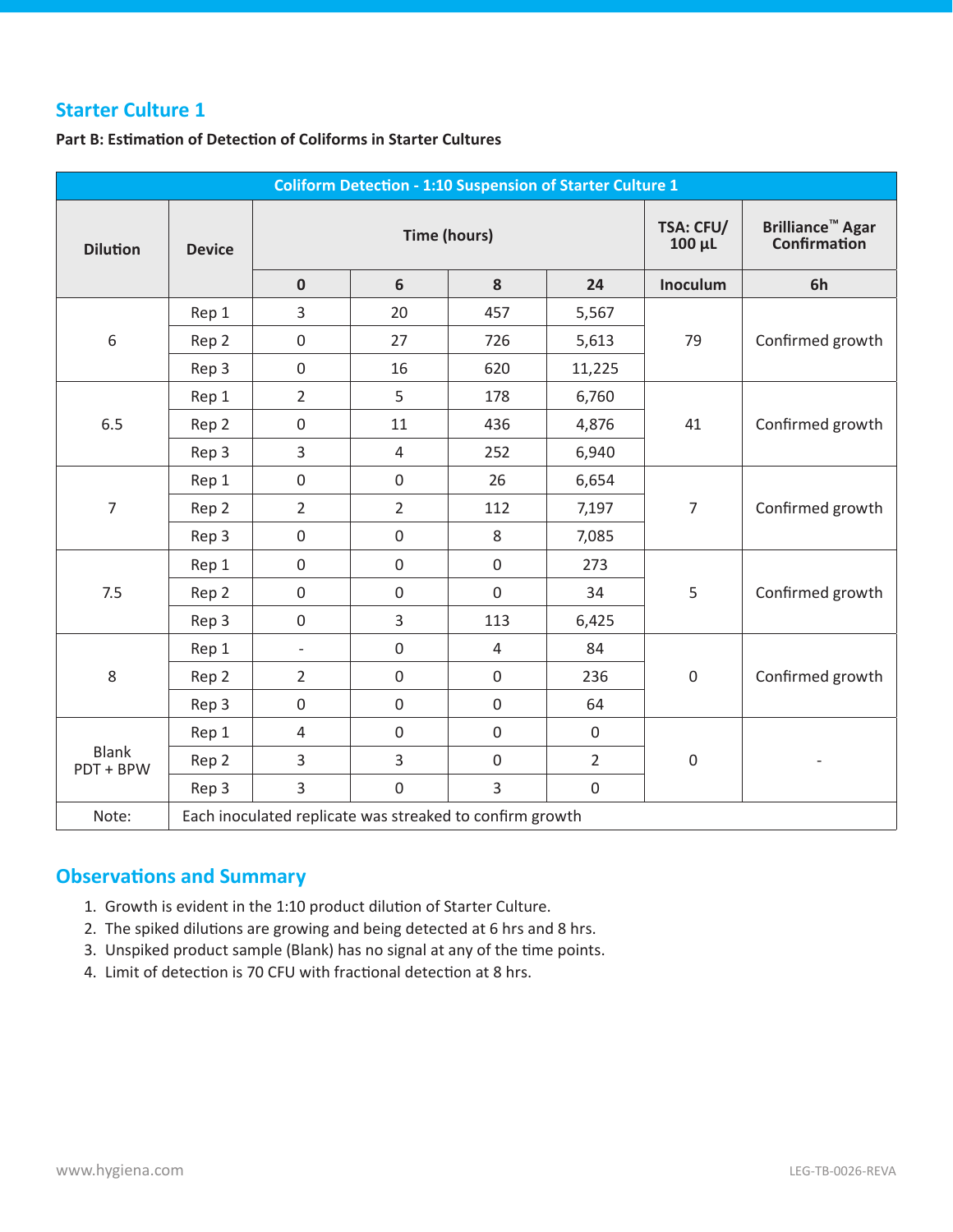#### **Part A: Estimation of Backgrounds**

|                 | <b>Starter Culture Estimation of Backgrounds - Starter Culture 2</b> |                                                     |                     |                                                 |                                                   |           |           |  |  |  |  |
|-----------------|----------------------------------------------------------------------|-----------------------------------------------------|---------------------|-------------------------------------------------|---------------------------------------------------|-----------|-----------|--|--|--|--|
| <b>Dilution</b> | <b>Device</b>                                                        |                                                     | <b>Time (hours)</b> | <b>Brilliance™</b><br>Agar: CFU/<br>$100 \mu L$ | <b>Brilliance™</b><br>Agar<br><b>Confirmation</b> |           |           |  |  |  |  |
|                 |                                                                      | $\mathbf 0$                                         | 6                   | 8                                               | 24                                                | 0h        | 24h       |  |  |  |  |
|                 | <b>Blank</b>                                                         | 4                                                   | 0                   | $\Omega$                                        | 0                                                 | <b>NG</b> | <b>NG</b> |  |  |  |  |
| Neat            | +ve control                                                          | 3                                                   | $\Omega$            | $\Omega$                                        | 0                                                 | <b>NA</b> | $+$       |  |  |  |  |
|                 | <b>Blank</b>                                                         | 0                                                   | $\Omega$            | $\Omega$                                        | 0                                                 | <b>NA</b> | <b>NG</b> |  |  |  |  |
| 1:10            | +ve control                                                          | $\mathbf 0$                                         | 373                 | 9,378                                           | 20,000                                            | <b>NA</b> | $+$       |  |  |  |  |
|                 | <b>Blank</b>                                                         | $\mathbf 0$                                         | $\Omega$            | $\Omega$                                        | $\Omega$                                          | <b>NA</b> | <b>NG</b> |  |  |  |  |
| 1:100           | +ve control                                                          | 0                                                   | 144                 | 11,203                                          | 20,000                                            | <b>NA</b> | $\ddot{}$ |  |  |  |  |
| Note:           |                                                                      | +ve control (E. coli ATCC® 8739) inoculum of 64 CFU |                     |                                                 |                                                   |           |           |  |  |  |  |

#### **Observations and Summary**

- 1. There was no background signal from Starter Culture.
- 2. Signal inhibition was noted when the product was spiked with 64 CFU at each of the dilution levels. With Neat product the signal inhibition was the highest. The Neat Starter Culture may be very inhibitory to the growth of the added Coliform.
- 3. Diluting the product 1:10 and 1:100 helped to reduce the signal inhibition further.

#### **Next Step**

The 1:10 Dilution was chosen for the protocol in Part B - **Estimation of Detection of Coliforms in Starter Cultures**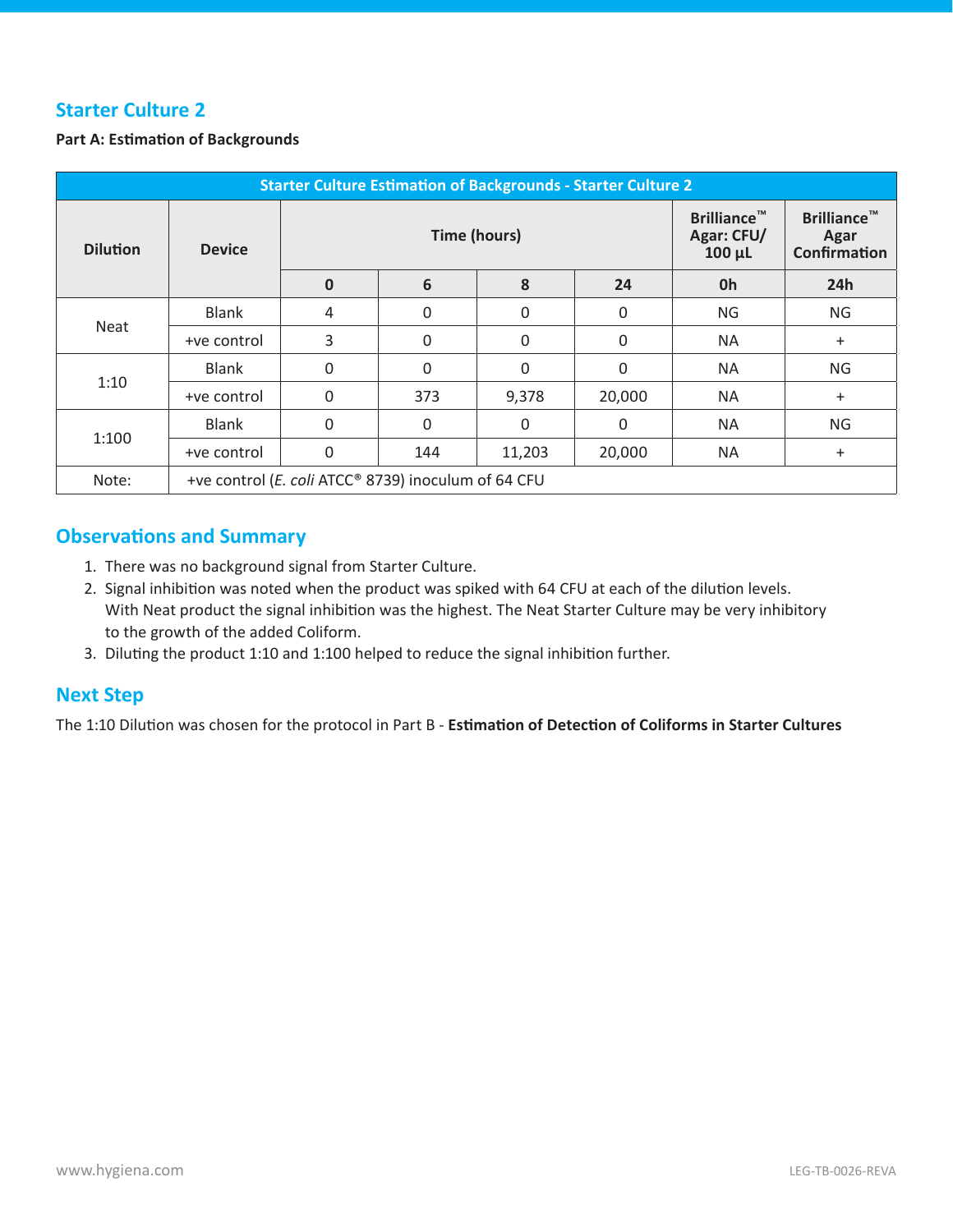#### **Part B: Estimation of Detection of Coliforms in Starter Cultures**

|                           |               |                                                          |                     | <b>Coliform Detection - 1:10 Suspension of Starter Culture 2</b> |                                                    |                  |                  |
|---------------------------|---------------|----------------------------------------------------------|---------------------|------------------------------------------------------------------|----------------------------------------------------|------------------|------------------|
| <b>Dilution</b>           | <b>Device</b> |                                                          | <b>Time (hours)</b> | TSA: CFU/<br>$100 \mu L$                                         | <b>Brilliance<sup>™</sup> Agar</b><br>Confirmation |                  |                  |
|                           |               | $\mathbf 0$                                              | $6\phantom{1}$      | 8                                                                | 24                                                 | Inoculum         | 6h               |
|                           | Rep 1         | $\overline{2}$                                           | 110                 | 1,106                                                            | 13,485                                             |                  |                  |
| 6                         | Rep 2         | 4                                                        | 143                 | 2,604                                                            | 12,401                                             | 79               | Confirmed growth |
|                           | Rep 3         | 3                                                        | 282                 | 2,376                                                            | 12,377                                             |                  |                  |
|                           | Rep 1         | 3                                                        | 70                  | 1,347                                                            | 20,000                                             |                  | Confirmed growth |
| 6.5                       | Rep 2         | 3                                                        | 83                  | 2,683                                                            | 14,914                                             | 41               |                  |
|                           | Rep 3         | $\boldsymbol{0}$                                         | 109                 | 2,599                                                            | 20,000                                             |                  |                  |
|                           | Rep 1         | 3                                                        | 17                  | 282                                                              | 13,763                                             |                  |                  |
| 7                         | Rep 2         | $\mathbf 0$                                              | 16                  | 166                                                              | 15,771                                             | $\overline{7}$   | Confirmed growth |
|                           | Rep 3         | $\boldsymbol{0}$                                         | 8                   | 126                                                              | 14,095                                             |                  |                  |
|                           | Rep 1         | $\overline{2}$                                           | 15                  | 165                                                              | 14,255                                             |                  |                  |
| 7.5                       | Rep 2         | $\overline{2}$                                           | $\overline{4}$      | 106                                                              | 7,041                                              | 5                | Confirmed growth |
|                           | Rep 3         | $\overline{2}$                                           | 12                  | 138                                                              | 14,853                                             |                  |                  |
|                           | Rep 1         | $\mathbf 0$                                              | $\mathbf 0$         | $\mathbf 0$                                                      | 1,013                                              |                  |                  |
| 8                         | Rep 2         | $\boldsymbol{0}$                                         | $\boldsymbol{0}$    | $\boldsymbol{0}$                                                 | 2,563                                              | $\boldsymbol{0}$ | Confirmed growth |
|                           | Rep 3         | $\overline{2}$                                           | $\mathbf 0$         | $\mathbf 0$                                                      | 357                                                |                  |                  |
|                           | Rep 1         | $\overline{2}$                                           | $\boldsymbol{0}$    | $\boldsymbol{0}$                                                 | $\boldsymbol{0}$                                   |                  |                  |
| <b>Blank</b><br>PDT + BPW | Rep 2         | $\overline{2}$                                           | $\mathbf 0$         | $\mathbf 0$                                                      | $\boldsymbol{0}$                                   | $\mathbf 0$      |                  |
|                           | Rep 3         | $\boldsymbol{0}$                                         | $\boldsymbol{0}$    | $\boldsymbol{0}$                                                 | $\mathbf 0$                                        |                  |                  |
| Note:                     |               | Each inoculated replicate was streaked to confirm growth |                     |                                                                  |                                                    |                  |                  |

- 1. Growth is evident in 1:10 product dilution of Starter Culture.
- 2. The spiked dilutions are growing and being detected at 6 hrs and 8 hrs.
- 3. Unspiked product sample (Blank) has no signal at any of the time points.
- 4. Limit of detection is 50 CFU with detection at 8 hrs and fractional detection starting at 6 hrs.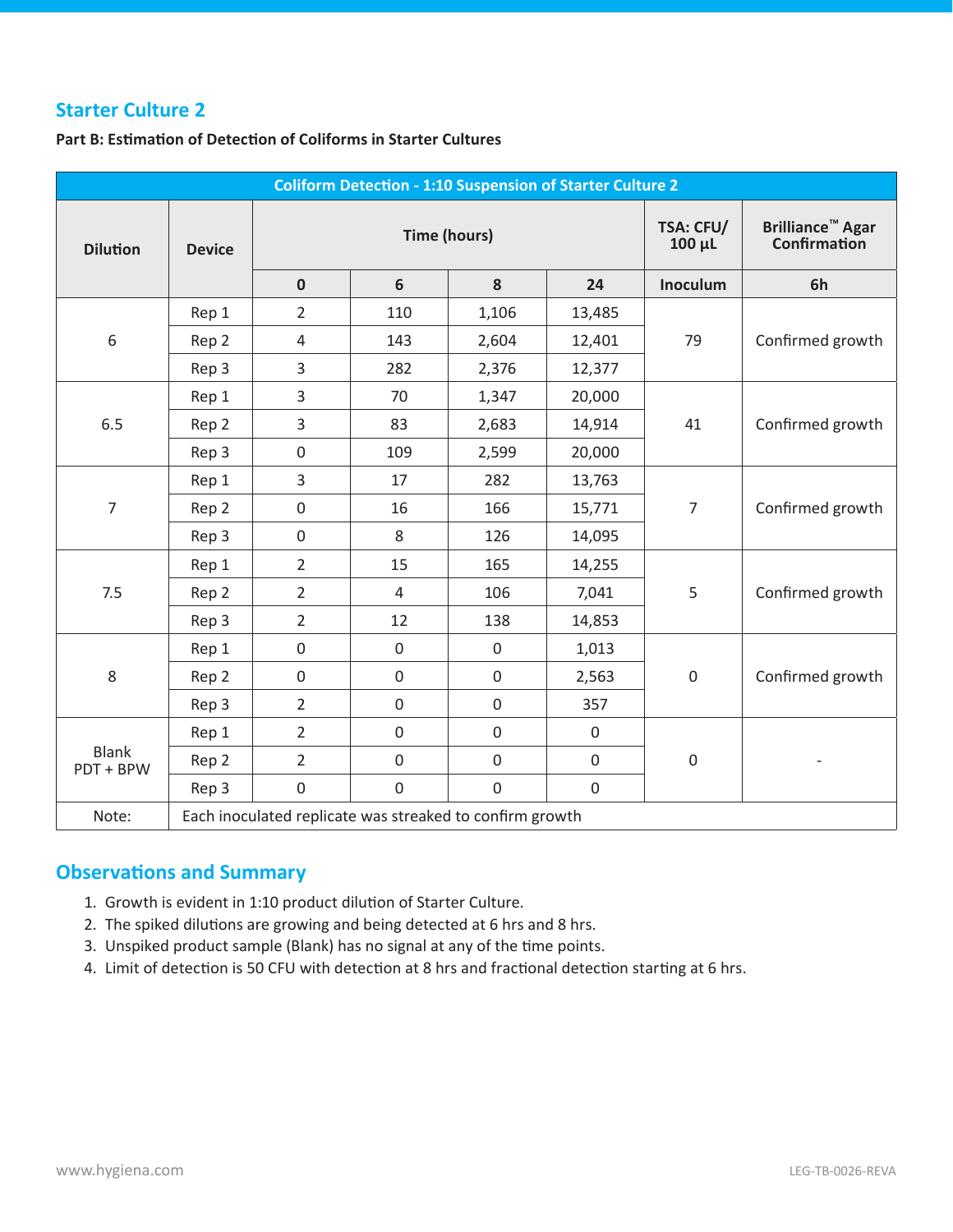#### **Part A: Estimation of Backgrounds**

|                 | <b>Starter Culture Estimation of Backgrounds - Starter Culture 3</b> |                  |                     |                  |                  |           |  |
|-----------------|----------------------------------------------------------------------|------------------|---------------------|------------------|------------------|-----------|--|
| <b>Dilution</b> | <b>Device</b>                                                        |                  | <b>Time (hours)</b> |                  |                  |           |  |
|                 |                                                                      | $\pmb{0}$        | $6\phantom{1}6$     | $\pmb{8}$        | 24               | <b>Oh</b> |  |
|                 | Rep 1                                                                | $\overline{2}$   | $\mathbf 0$         | $\mathbf 0$      | $\boldsymbol{0}$ | <b>NA</b> |  |
| Neat            | Rep 2                                                                | $\overline{2}$   | $\boldsymbol{0}$    | $\boldsymbol{0}$ | $\boldsymbol{0}$ | <b>NA</b> |  |
|                 | Rep 3                                                                | $\boldsymbol{0}$ | $\boldsymbol{0}$    | $\boldsymbol{0}$ | $\boldsymbol{0}$ | <b>NA</b> |  |
|                 | Rep 1                                                                | $\boldsymbol{0}$ | $\boldsymbol{0}$    | $\boldsymbol{0}$ | $\boldsymbol{0}$ | <b>NA</b> |  |
| 1:10            | Rep 2                                                                | $\boldsymbol{0}$ | $\overline{2}$      | $\boldsymbol{0}$ | $\boldsymbol{0}$ | <b>NA</b> |  |
|                 | Rep 3                                                                | $\mathbf 0$      | $\mathbf 0$         | $\overline{2}$   | $\mathbf 0$      | <b>NA</b> |  |
|                 | Rep 1                                                                | $\mathbf 0$      | $\boldsymbol{0}$    | $\mathbf 0$      | $\mathbf 0$      | <b>NA</b> |  |
| 1:100           | Rep 2                                                                | $\boldsymbol{0}$ | $\boldsymbol{0}$    | $\mathbf 0$      | $\boldsymbol{0}$ | <b>NA</b> |  |
|                 | Rep 3                                                                | $\boldsymbol{0}$ | $\boldsymbol{0}$    | $\boldsymbol{0}$ | $\boldsymbol{0}$ | <b>NA</b> |  |
|                 | Rep 1                                                                | $\boldsymbol{0}$ | $\mathbf 0$         | $\boldsymbol{0}$ | $\boldsymbol{0}$ | <b>NA</b> |  |
| 1:1000          | Rep 2                                                                | 3                | $\mathbf 0$         | $\boldsymbol{0}$ | $\boldsymbol{0}$ | <b>NA</b> |  |
|                 | Rep 3                                                                | $\boldsymbol{0}$ | $\boldsymbol{0}$    | $\boldsymbol{0}$ | $\overline{2}$   | <b>NA</b> |  |
| <b>Blank</b>    | BPW only                                                             | $\mathbf 0$      | $\mathbf 0$         | $\mathbf 0$      | $\boldsymbol{0}$ | <b>NA</b> |  |

- 1. There was no background signal from Starter Culture.
- 2. The product was diluted 1:10 for the spiking study.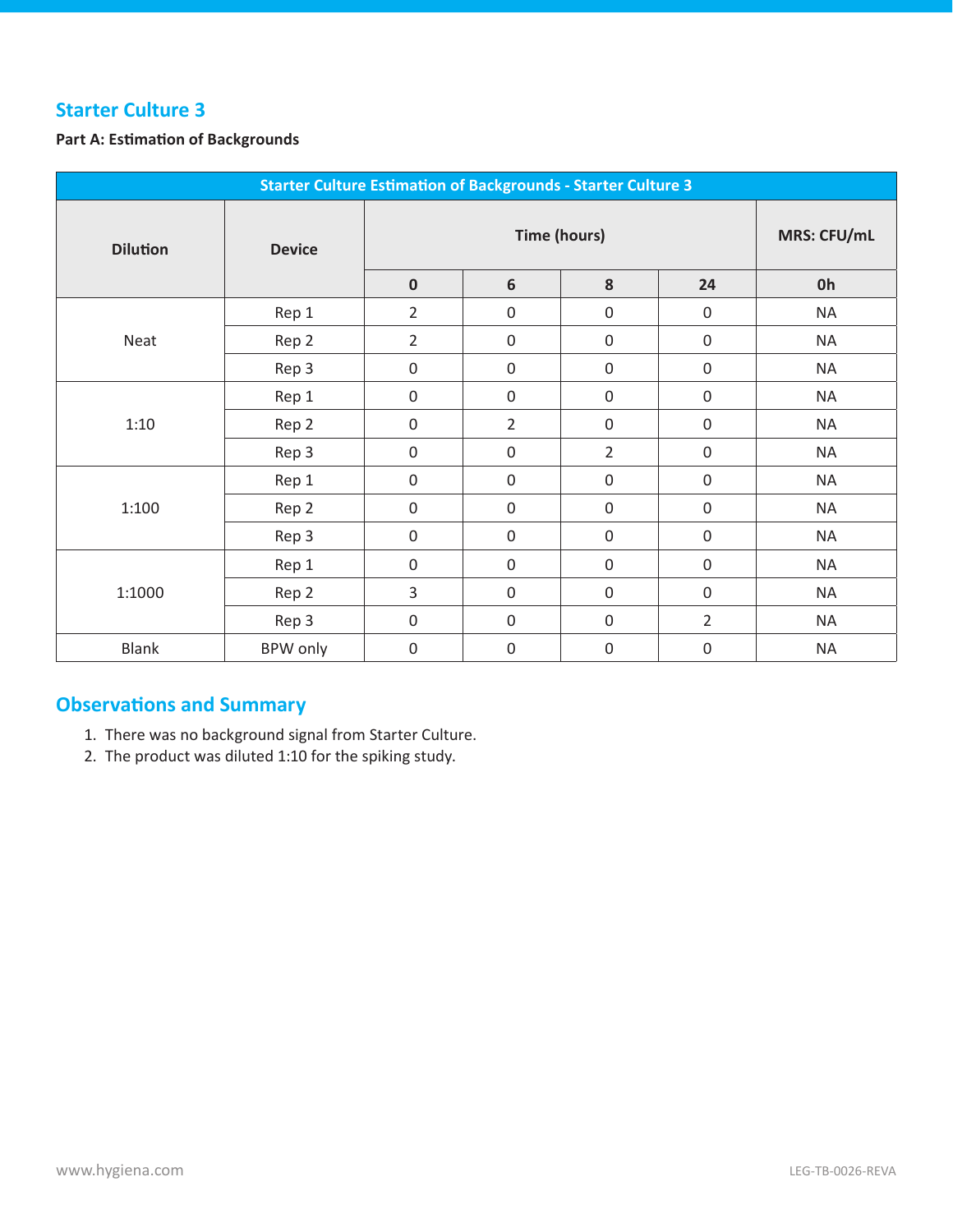#### **Part B: Estimation of Detection of Coliforms in Starter Cultures**

|                           |               |                  |                     | <b>Coliform Detection - 1:10 Suspension of Starter Culture 3</b> |                                         |                  |                  |
|---------------------------|---------------|------------------|---------------------|------------------------------------------------------------------|-----------------------------------------|------------------|------------------|
| <b>Dilution</b>           | <b>Device</b> |                  | <b>Time (hours)</b> | <b>TSA: CFU/</b><br>$100 \mu L$                                  | <b>Brilliance™ Agar</b><br>Confirmation |                  |                  |
|                           |               | $\pmb{0}$        | $\boldsymbol{6}$    | 8                                                                | 24                                      | Oh               | 6h               |
| $\sqrt{4}$                | Rep 1         | $\boldsymbol{0}$ | 12,678              | 20,000                                                           | <b>NA</b>                               | 14,750           | Confirmed growth |
|                           | Rep 1         | $\boldsymbol{0}$ | 2,765               | 20,000                                                           | <b>NA</b>                               |                  |                  |
| 5                         | Rep 2         | $\boldsymbol{0}$ | 2,435               | 20,000                                                           | <b>NA</b>                               | 1,475            | Confirmed growth |
|                           | Rep 3         | $\boldsymbol{0}$ | 2,762               | 20,000                                                           | <b>NA</b>                               |                  |                  |
|                           | Rep 1         | $\mathbf 0$      | 76                  | 12,833                                                           | 20,000                                  |                  |                  |
| 6                         | Rep 2         | $\boldsymbol{0}$ | 154                 | 12,916                                                           | 20,000                                  | 148              | Confirmed growth |
|                           | Rep 3         | $\boldsymbol{0}$ | 113                 | 13,500                                                           | 20,000                                  |                  |                  |
|                           | Rep 1         | $\boldsymbol{0}$ | $\,8\,$             | 2,780                                                            | 20,000                                  |                  | Confirmed growth |
| $\overline{7}$            | Rep 2         | $\boldsymbol{0}$ | $\overline{7}$      | 2,656                                                            | 20,000                                  | 15               |                  |
|                           | Rep 3         | $\boldsymbol{0}$ | $\overline{3}$      | 1,074                                                            | 20,000                                  |                  |                  |
|                           | Rep 1         | $\boldsymbol{0}$ | $\boldsymbol{0}$    | 33                                                               | 9,886                                   |                  |                  |
| 8                         | Rep 2         | $\boldsymbol{0}$ | $\boldsymbol{0}$    | $\overline{2}$                                                   | $\boldsymbol{0}$                        | $\overline{2}$   | Confirmed growth |
|                           | Rep 3         | $\boldsymbol{0}$ | $\boldsymbol{0}$    | $\overline{2}$                                                   | 844                                     |                  |                  |
|                           | Rep 1         | $\boldsymbol{0}$ | $\boldsymbol{0}$    | $\overline{2}$                                                   | $\boldsymbol{0}$                        |                  |                  |
| 9                         | Rep 2         | $\mathbf 0$      | $\mathbf 0$         | $\mathbf 0$                                                      | $\boldsymbol{0}$                        | <1               |                  |
|                           | Rep 3         | $\boldsymbol{0}$ | $\boldsymbol{0}$    | $\boldsymbol{0}$                                                 | $\boldsymbol{0}$                        |                  |                  |
|                           | Rep 1         | $\boldsymbol{0}$ | $\boldsymbol{0}$    | $\overline{3}$                                                   | 3                                       |                  |                  |
| <b>Blank</b><br>PDT + BPW | Rep 2         | $\boldsymbol{0}$ | $\boldsymbol{0}$    | $\boldsymbol{0}$                                                 | $\boldsymbol{0}$                        | $\boldsymbol{0}$ |                  |
|                           | Rep 3         | $\boldsymbol{0}$ | $\boldsymbol{0}$    | $\boldsymbol{0}$                                                 | $\boldsymbol{0}$                        |                  |                  |
| Note:                     |               |                  |                     | Each inoculated replicate was streaked to confirm growth         |                                         |                  |                  |

- 1. Growth is evident in 1:10 product dilution of the Starter Culture.
- 2. The spiked dilutions are growing and being detected at 6 hrs and 8 hrs.
- 3. Unspiked product sample (Blank) has no signal at any of the time points.
- 4. Limit of detection is 20 CFU with fractional detection at 8 hrs.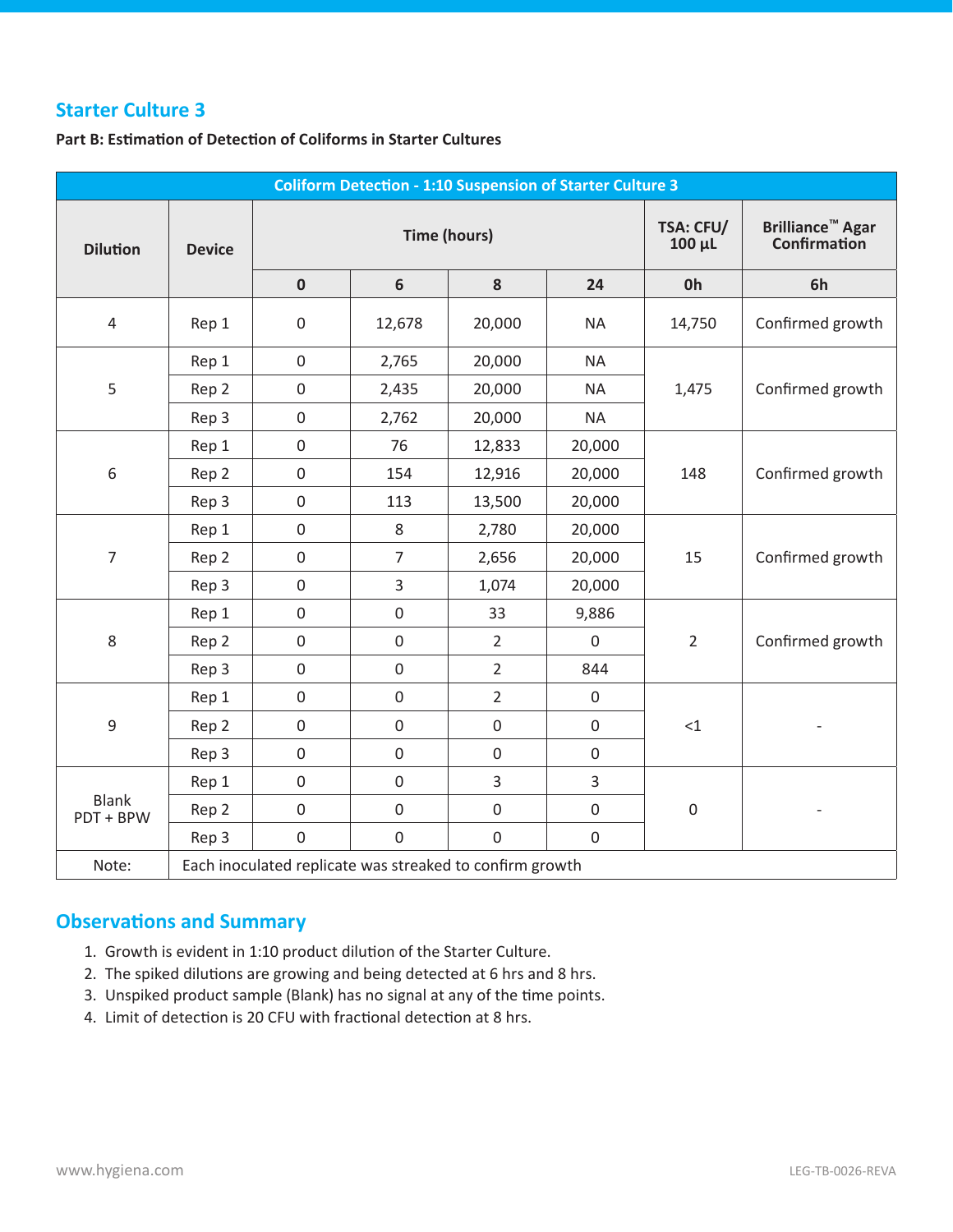#### **Part A: Estimation of Backgrounds**

| <b>Starter Culture Estimation of Backgrounds - Starter Culture 4</b> |                                                     |                |          |          |                |                                                 |                                                   |  |  |  |
|----------------------------------------------------------------------|-----------------------------------------------------|----------------|----------|----------|----------------|-------------------------------------------------|---------------------------------------------------|--|--|--|
| <b>Dilution</b>                                                      | <b>Device</b>                                       | Time (hours)   |          |          |                | <b>Brilliance™</b><br>Agar: CFU/<br>$100 \mu L$ | <b>Brilliance™</b><br>Agar<br><b>Confirmation</b> |  |  |  |
|                                                                      |                                                     | $\mathbf{0}$   | 6        | 8        | 24             | 0h                                              | 24h                                               |  |  |  |
|                                                                      | <b>Blank</b>                                        | $\mathbf 0$    | $\Omega$ | $\Omega$ | 0              | <b>NG</b>                                       | <b>NG</b>                                         |  |  |  |
| Neat                                                                 | +ve control                                         | $\Omega$       | $\Omega$ | $\Omega$ | 0              | <b>NA</b>                                       | $\ddot{}$                                         |  |  |  |
|                                                                      | <b>Blank</b>                                        | 2              | 2        | 2        | 0              | <b>NA</b>                                       | <b>NG</b>                                         |  |  |  |
| 1:10                                                                 | +ve control                                         | $\overline{2}$ | 610      | 13,786   | <b>NA</b>      | <b>NA</b>                                       | $\ddot{}$                                         |  |  |  |
| 1:100                                                                | <b>Blank</b>                                        | $\Omega$       | $\Omega$ | 3        | $\overline{2}$ | <b>NA</b>                                       | <b>NG</b>                                         |  |  |  |
|                                                                      | +ve control                                         | $\Omega$       | 297      | 20,000   | <b>NA</b>      | <b>NA</b>                                       | $\ddot{}$                                         |  |  |  |
|                                                                      | <b>Blank</b>                                        | $\Omega$       | 3        | 4        | 0              | <b>NA</b>                                       | <b>NG</b>                                         |  |  |  |
| 1:1000                                                               | +ve control                                         | 4              | 376      | 20,000   | <b>NA</b>      | <b>NA</b>                                       | $\ddot{}$                                         |  |  |  |
| Note:                                                                | +ve control (E. coli ATCC® 8739) inoculum of 84 CFU |                |          |          |                |                                                 |                                                   |  |  |  |

- 1. There was no background signal from Starter Culture.
- 2. Signal inhibition was noted when the Neat product was spiked with 84 CFU. The Neat Starter Culture may be very inhibitory to the growth of the added Coliform.
- 3. Diluting the product 1:10 and 1:100 helped to reduce the signal inhibition further.
- 4. 1:10 dilution was chosen as the next step for spiking study.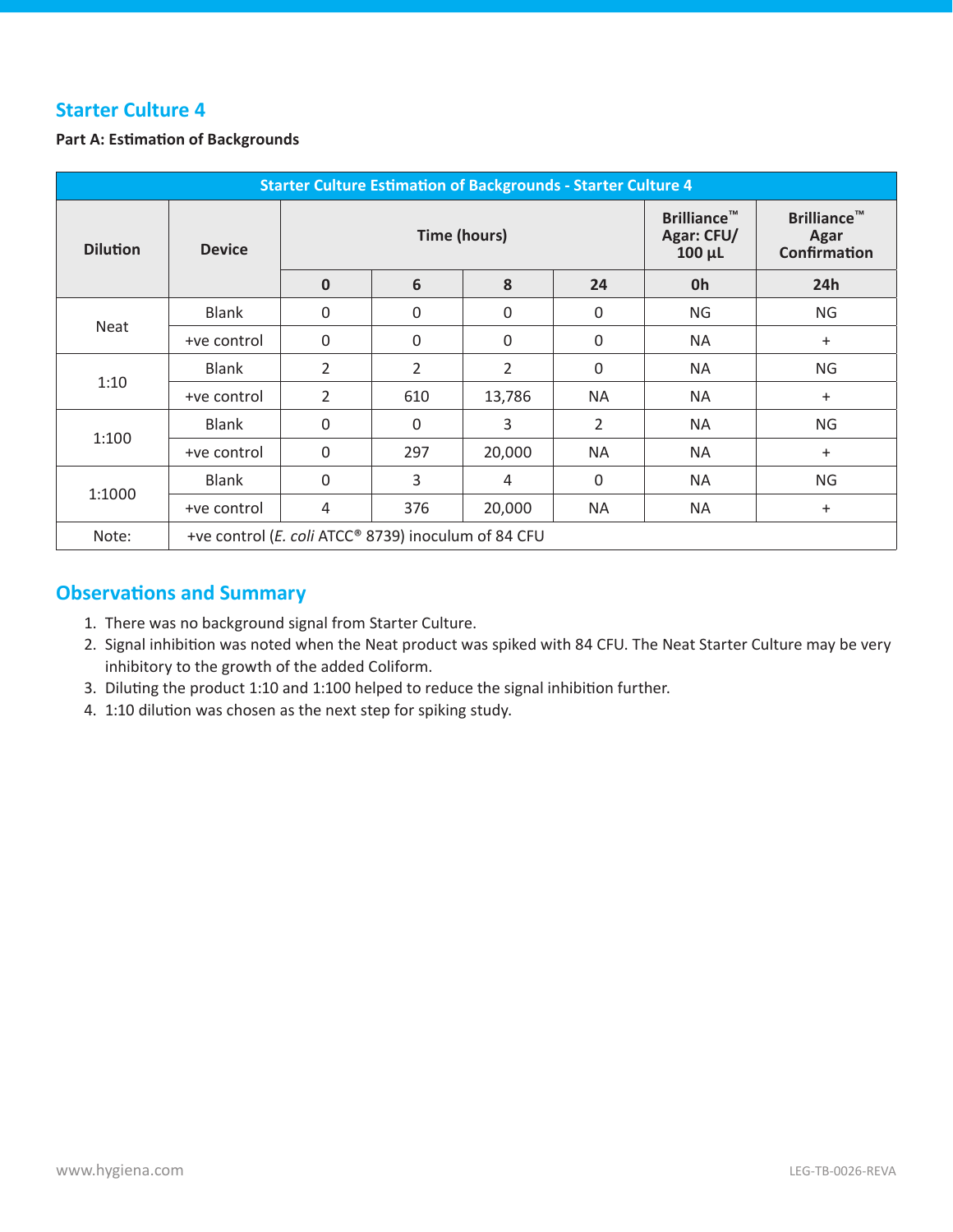#### **Part B: Estimation of Detection of Coliforms in Starter Cultures**

|                           |               |                                                          | <b>Coliform Detection - 1:10 Suspension of Starter Culture 4</b> |                            |                                                   |              |                  |
|---------------------------|---------------|----------------------------------------------------------|------------------------------------------------------------------|----------------------------|---------------------------------------------------|--------------|------------------|
| <b>Dilution</b>           | <b>Device</b> |                                                          | <b>Time (hours)</b>                                              | <b>TSA: CFU/</b><br>100 µL | <b>Brilliance™</b><br><b>Agar</b><br>Confirmation |              |                  |
|                           |               | $\pmb{0}$                                                | $6\phantom{1}6$                                                  | ${\bf 8}$                  | 24                                                | Inoculum     | 6h               |
| $\overline{4}$            | Rep 1         | $\boldsymbol{0}$                                         | 10,041                                                           | 12,089                     | 13,989                                            | 1,3550       | Confirmed growth |
|                           | Rep 1         | 3                                                        | 1,280                                                            | 13,512                     | 13,489                                            |              |                  |
| 5                         | Rep 2         | 3                                                        | 1,435                                                            | 13,650                     | 12,896                                            | 1,355        | Confirmed growth |
|                           | Rep 3         | $\boldsymbol{0}$                                         | 1,418                                                            | 13,056                     | 11,345                                            |              |                  |
|                           | Rep 1         | $\overline{2}$                                           | 33                                                               | 7,327                      | 13,056                                            |              |                  |
| 6                         | Rep 2         | $\overline{2}$                                           | 70                                                               | 6,843                      | 13,904                                            | 121          | Confirmed growth |
|                           | Rep 3         | $\overline{2}$                                           | 52                                                               | 5,980                      | 11,198                                            |              |                  |
|                           | Rep 1         | $\boldsymbol{0}$                                         | $\overline{7}$                                                   | 185                        | 20,000                                            | 15           |                  |
| $\overline{7}$            | Rep 2         | $\overline{2}$                                           | $\mathbf{3}$                                                     | 18                         | 5,064                                             |              | Confirmed growth |
|                           | Rep 3         | $\boldsymbol{0}$                                         | $\mathsf 9$                                                      | 883                        | 20,000                                            |              |                  |
|                           | Rep 1         | $\overline{2}$                                           | $\mathbf 0$                                                      | $\overline{3}$             | $\mathbf 0$                                       |              |                  |
| 8                         | Rep 2         | $\boldsymbol{0}$                                         | $\boldsymbol{0}$                                                 | 96                         | 1,274                                             | 5            | Confirmed growth |
|                           | Rep 3         | $\boldsymbol{0}$                                         | $\mathbf 0$                                                      | 6                          | 5,758                                             |              | Confirmed growth |
|                           | Rep 1         | $\mathbf 0$                                              | 5                                                                | 3                          | $\mathbf 0$                                       |              |                  |
| 9                         | Rep 2         | $\overline{2}$                                           | $\overline{4}$                                                   | $\mathbf 0$                | 3,771                                             | $\mathbf{1}$ | Confirmed growth |
|                           | Rep 3         | $\overline{2}$                                           | $\boldsymbol{0}$                                                 | $\overline{4}$             | $\boldsymbol{0}$                                  |              |                  |
|                           | Rep 1         | $\overline{2}$                                           | 3                                                                | $\overline{4}$             | $\overline{2}$                                    |              |                  |
| <b>Blank</b><br>PDT + BPW | Rep 2         | <b>NA</b>                                                | $\boldsymbol{0}$                                                 | $\boldsymbol{0}$           | $\overline{2}$                                    | <b>NG</b>    |                  |
|                           | Rep 3         | <b>NA</b>                                                | $\boldsymbol{0}$                                                 | $\overline{4}$             | $\overline{2}$                                    |              |                  |
| Note:                     |               | Each inoculated replicate was streaked to confirm growth |                                                                  |                            |                                                   |              |                  |

- 1. Growth is evident in 1:10 product dilution.
- 2. The spiked dilutions are growing and being detected at 6 hrs and 8 hrs.
- 3. Unspiked product sample (Blank) has no signal at any of the time points.
- 4. Limit of detection is 50 CFU with fractional detection at 8 hrs.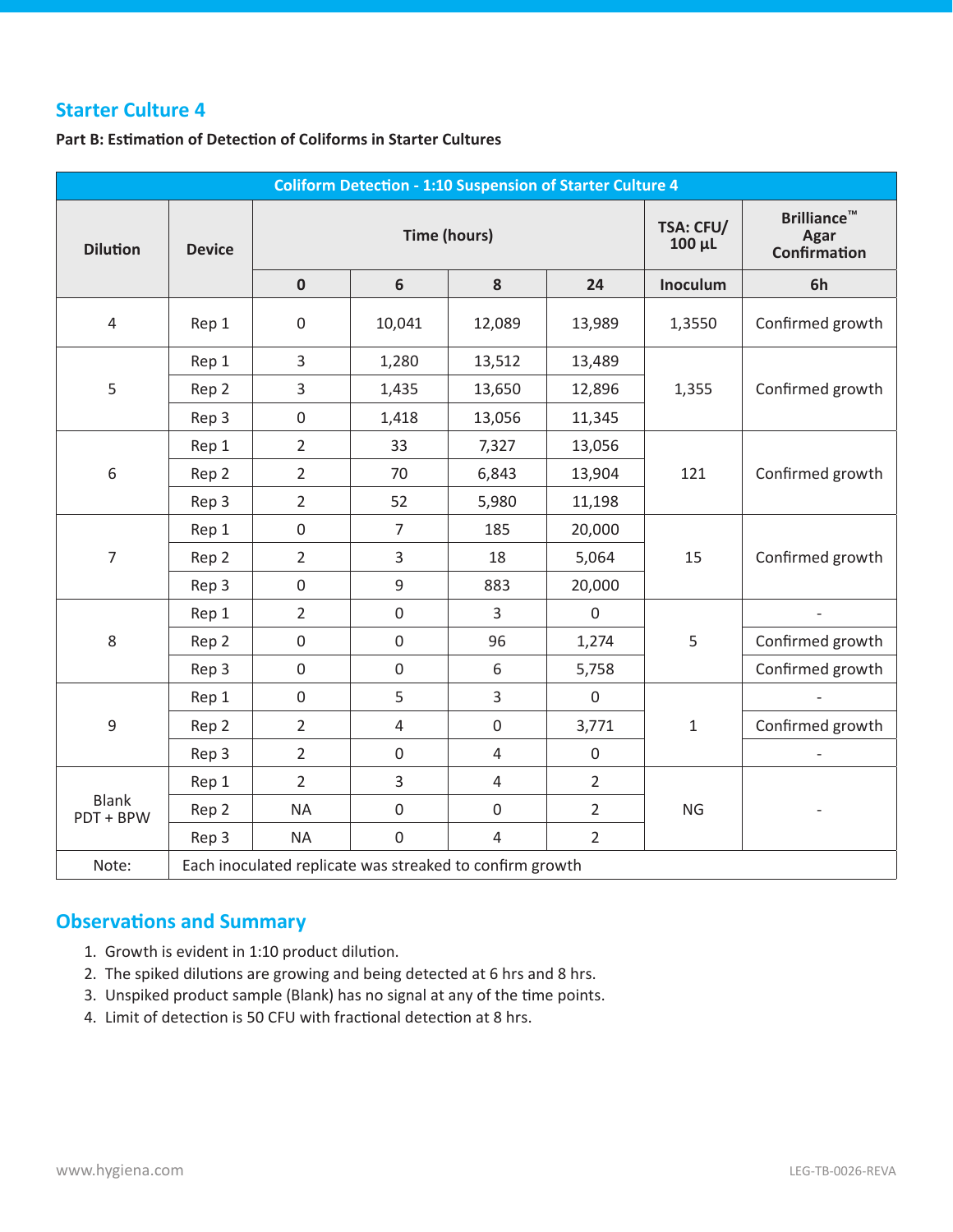#### **Part A: Estimation of Backgrounds**

| <b>Starter Culture Estimation of Backgrounds - Starter Culture 5</b> |                                                     |                |                     |                                                 |                                                   |           |           |  |  |  |
|----------------------------------------------------------------------|-----------------------------------------------------|----------------|---------------------|-------------------------------------------------|---------------------------------------------------|-----------|-----------|--|--|--|
| <b>Dilution</b>                                                      | <b>Device</b>                                       |                | <b>Time (hours)</b> | <b>Brilliance™</b><br>Agar: CFU/<br>$100 \mu L$ | <b>Brilliance™</b><br>Agar<br><b>Confirmation</b> |           |           |  |  |  |
|                                                                      |                                                     | $\mathbf 0$    | 6                   | 8                                               | 24                                                | 0h        | 24h       |  |  |  |
|                                                                      | <b>Blank</b>                                        | $\mathbf{0}$   | $\Omega$            | $\Omega$                                        | 0                                                 | <b>NG</b> | <b>NG</b> |  |  |  |
| <b>Neat</b>                                                          | +ve control                                         | 3              | 0                   | 0                                               | $\mathbf 0$                                       | <b>NA</b> | $\ddot{}$ |  |  |  |
| 1:10                                                                 | <b>Blank</b>                                        | 2              | 3                   | 3                                               | $\overline{2}$                                    | <b>NA</b> | <b>NG</b> |  |  |  |
|                                                                      | +ve control                                         | $\Omega$       | 843                 | 11,186                                          | <b>NA</b>                                         | <b>NA</b> | $\ddot{}$ |  |  |  |
| 1:100                                                                | <b>Blank</b>                                        | $\Omega$       | $\overline{2}$      | $\overline{2}$                                  | 0                                                 | <b>NA</b> | <b>NG</b> |  |  |  |
|                                                                      | +ve control                                         | $\overline{2}$ | 448                 | 20,000                                          | <b>NA</b>                                         | <b>NA</b> | $\ddot{}$ |  |  |  |
|                                                                      | <b>Blank</b>                                        | 2              | $\Omega$            | 0                                               | $\overline{2}$                                    | <b>NA</b> | <b>NG</b> |  |  |  |
| 1:1000                                                               | +ve control                                         | 0              | 384                 | 20,000                                          | <b>NA</b>                                         | <b>NA</b> | $\ddot{}$ |  |  |  |
| Note:                                                                | +ve control (E. coli ATCC® 8739) inoculum of 84 CFU |                |                     |                                                 |                                                   |           |           |  |  |  |

- 1. There was no background signal from Starter Culture.
- 2. Signal inhibition was noted when the Neat product was spiked with 84 CFU. The Neat Starter Culture may be very inhibitory to the growth of the added Coliform.
- 3. Diluting the product 1:10 and 1:100 helped to reduce the signal inhibition further.
- 4. The 1:10 dilution was chosen as the next step for spiking study.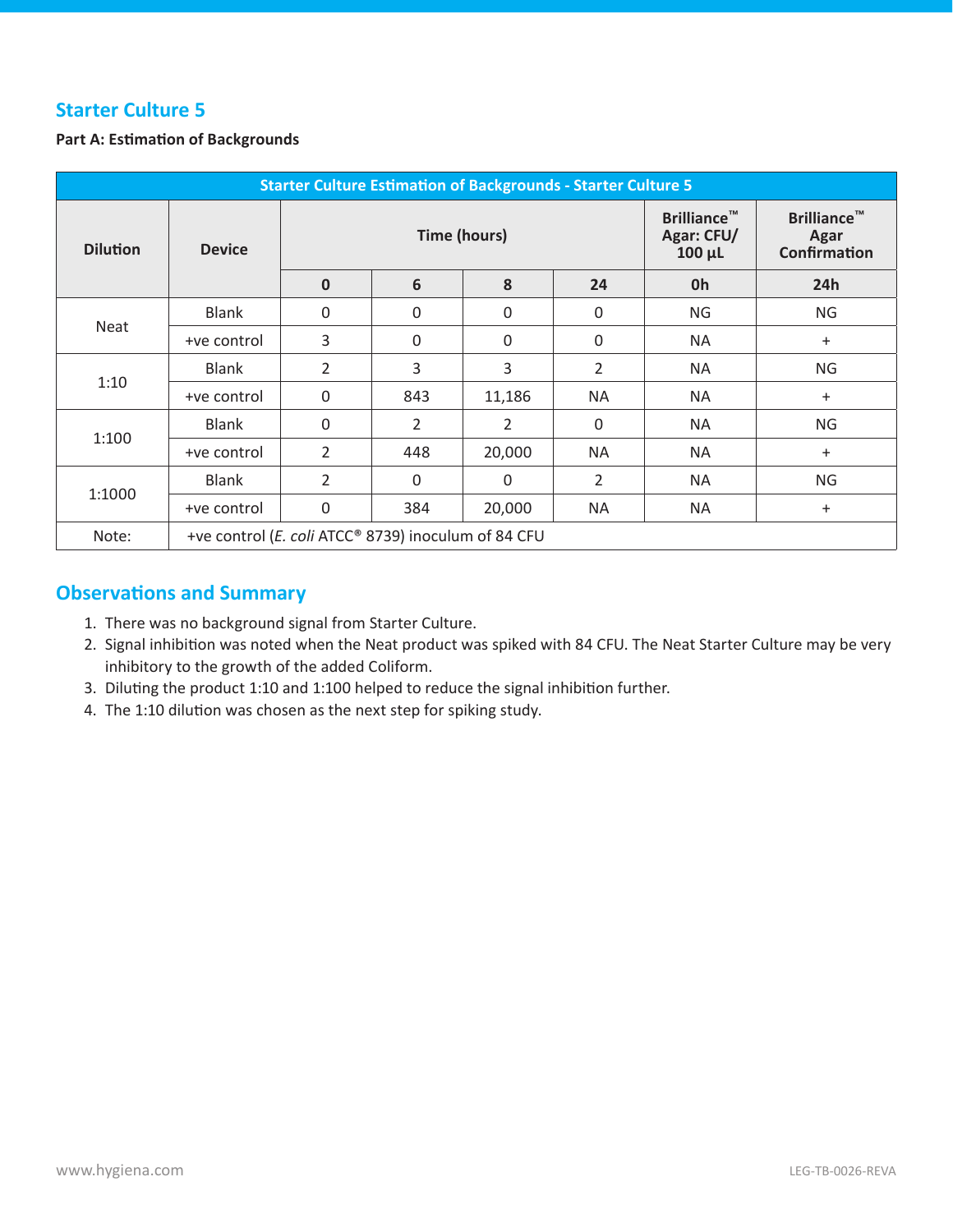#### **Part B: Estimation of Detection of Coliforms in Starter Cultures**

|                           |               |                                                          | <b>Coliform Detection - 1:10 Suspension of Starter Culture 5</b> |                                 |                                                          |              |                  |
|---------------------------|---------------|----------------------------------------------------------|------------------------------------------------------------------|---------------------------------|----------------------------------------------------------|--------------|------------------|
| <b>Dilution</b>           | <b>Device</b> |                                                          | <b>Time (hours)</b>                                              | <b>TSA: CFU/</b><br>$100 \mu L$ | <b>Brilliance™</b><br><b>Agar</b><br><b>Confirmation</b> |              |                  |
|                           |               | $\pmb{0}$                                                | $\boldsymbol{6}$                                                 | 8                               | 24                                                       | Inoculum     | 6h               |
| $\sqrt{4}$                | Rep 1         | 3                                                        | 4,897                                                            | 13,870                          | 12,287                                                   | 13,550       | Confirmed growth |
|                           | Rep 1         | $\overline{2}$                                           | 1,017                                                            | 12,413                          | 20,000                                                   |              |                  |
| 5                         | Rep 2         | $\boldsymbol{0}$                                         | 896                                                              | 8,536                           | 10,683                                                   | 1,355        | Confirmed growth |
|                           | Rep 3         | 3                                                        | 1,002                                                            | 8,651                           | 13,060                                                   |              |                  |
|                           | Rep 1         | $\boldsymbol{0}$                                         | 45                                                               | 2,214                           | 13,707                                                   |              |                  |
| 6                         | Rep 2         | $\overline{2}$                                           | 26                                                               | 3,893                           | 12,875                                                   | 121          | Confirmed growth |
|                           | Rep 3         | $\boldsymbol{0}$                                         | 57                                                               | 3,798                           | 11,354                                                   |              |                  |
|                           | Rep 1         | $\overline{2}$                                           | 5                                                                | 672                             | 12,025                                                   | 15           |                  |
| $\overline{7}$            | Rep 2         | $\boldsymbol{0}$                                         | $\overline{7}$                                                   | 191                             | 13,800                                                   |              | Confirmed growth |
|                           | Rep 3         | $\boldsymbol{0}$                                         | $\,6\,$                                                          | 323                             | 11,010                                                   |              |                  |
|                           | Rep 1         | $\boldsymbol{0}$                                         | $\sqrt{6}$                                                       | 139                             | 13,235                                                   |              | Confirmed growth |
| 8                         | Rep 2         | $\boldsymbol{0}$                                         | $\boldsymbol{0}$                                                 | 6                               | 3                                                        | 5            |                  |
|                           | Rep 3         | $\boldsymbol{0}$                                         | 5                                                                | $\overline{2}$                  | $\boldsymbol{0}$                                         |              |                  |
|                           | Rep 1         | $\overline{2}$                                           | $\boldsymbol{0}$                                                 | 5                               | $\boldsymbol{0}$                                         |              |                  |
| 9                         | Rep 2         | $\mathbf 0$                                              | $\overline{4}$                                                   | $\mathbf 0$                     | $\boldsymbol{0}$                                         | $\mathbf{1}$ |                  |
|                           | Rep 3         | $\boldsymbol{0}$                                         | 3                                                                | $10\,$                          | $\overline{2}$                                           |              |                  |
|                           | Rep 1         | 3                                                        | $\boldsymbol{0}$                                                 | 5                               | $\boldsymbol{0}$                                         |              |                  |
| <b>Blank</b><br>PDT + BPW | Rep 2         | <b>NA</b>                                                | $\boldsymbol{0}$                                                 | $\boldsymbol{0}$                | 3                                                        | <b>NG</b>    |                  |
|                           | Rep 3         | <b>NA</b>                                                | $\boldsymbol{0}$                                                 | $\overline{7}$                  | 3                                                        |              |                  |
| Note:                     |               | Each inoculated replicate was streaked to confirm growth |                                                                  |                                 |                                                          |              |                  |

- 1. Growth is evident in 1:10 product dilution.
- 2. The spiked dilutions are growing and being detected at 6 hrs and 8 hrs.
- 3. Unspiked product sample (Blank) has no signal at any of the time points.
- 4. The limit of detection is 50 CFU with fractional detection at 8 hrs.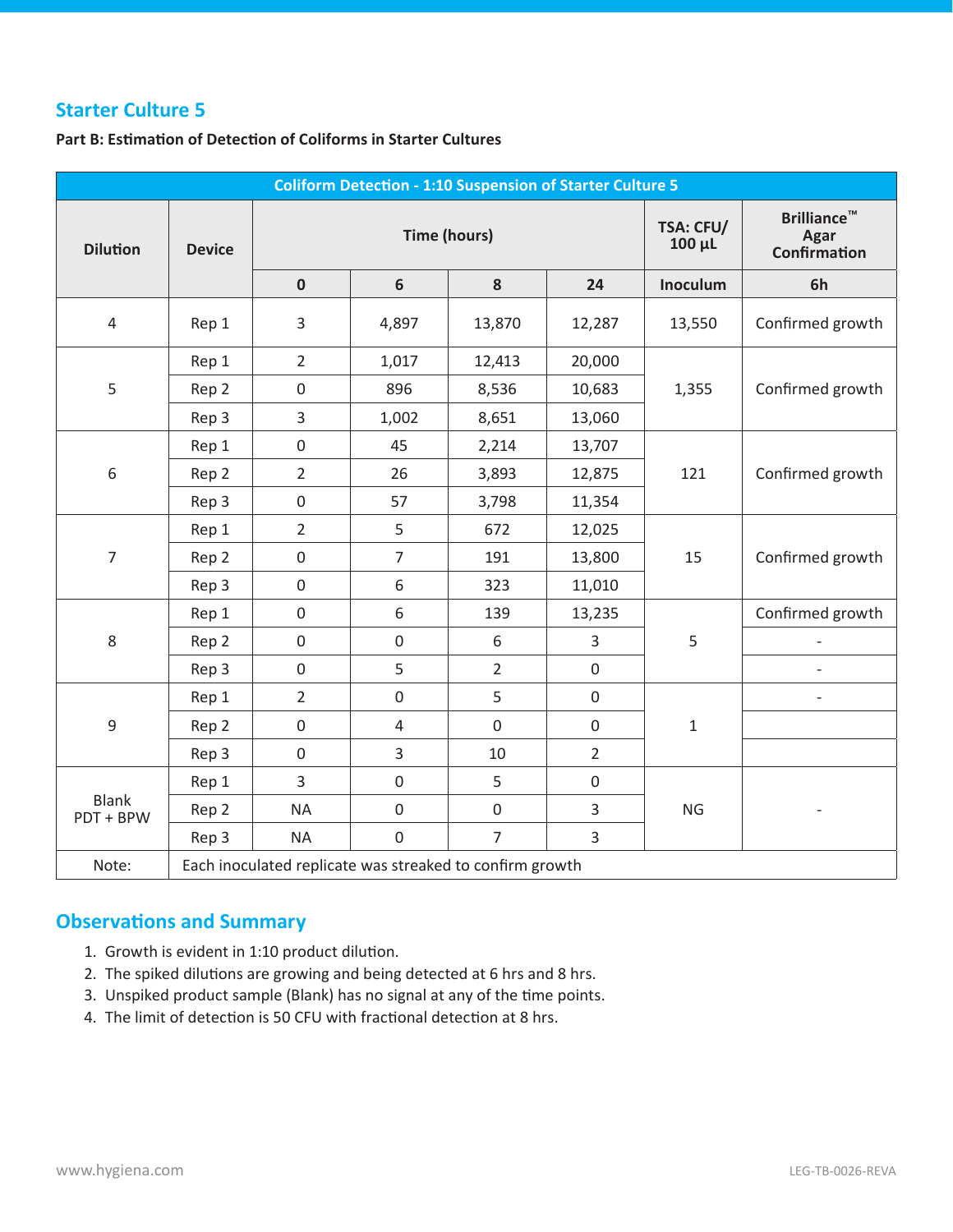#### **Part A: Estimation of Backgrounds**

| <b>Starter Culture Estimation of Backgrounds - Starter Culture 6</b> |                                                     |                     |             |                                                 |                                                   |           |           |  |  |
|----------------------------------------------------------------------|-----------------------------------------------------|---------------------|-------------|-------------------------------------------------|---------------------------------------------------|-----------|-----------|--|--|
| <b>Dilution</b>                                                      | <b>Device</b>                                       | <b>Time (hours)</b> |             | <b>Brilliance™</b><br>Agar: CFU/<br>$100 \mu L$ | <b>Brilliance™</b><br>Agar<br><b>Confirmation</b> |           |           |  |  |
|                                                                      |                                                     | $\mathbf 0$         | 6           | 8                                               | 24                                                | 0h        | 24h       |  |  |
|                                                                      | <b>Blank</b>                                        | $\mathbf 0$         | $\mathbf 0$ | $\overline{2}$                                  | $\mathbf 0$                                       | <b>NA</b> | <b>NG</b> |  |  |
| <b>Neat</b>                                                          | +ve control                                         | $\mathbf 0$         | $\mathbf 0$ | 0                                               | $\mathbf 0$                                       | <b>NA</b> | <b>NG</b> |  |  |
| 1:10                                                                 | <b>Blank</b>                                        | $\overline{2}$      | 0           | 3                                               | $\boldsymbol{0}$                                  | <b>NA</b> | <b>NG</b> |  |  |
|                                                                      | +ve control                                         | 3                   | 65          | 5,323                                           | 10,507                                            | <b>NA</b> | $\ddot{}$ |  |  |
| 1:100                                                                | <b>Blank</b>                                        | <b>NA</b>           | NA          | <b>NA</b>                                       | <b>NA</b>                                         | <b>NA</b> | <b>NA</b> |  |  |
|                                                                      | +ve control                                         | <b>NA</b>           | <b>NA</b>   | <b>NA</b>                                       | <b>NA</b>                                         | <b>NA</b> | <b>NA</b> |  |  |
|                                                                      | <b>Blank</b>                                        | <b>NA</b>           | <b>NA</b>   | <b>NA</b>                                       | <b>NA</b>                                         | <b>NA</b> | <b>NA</b> |  |  |
| 1:1000                                                               | +ve control                                         | <b>NA</b>           | <b>NA</b>   | <b>NA</b>                                       | <b>NA</b>                                         | <b>NA</b> | <b>NA</b> |  |  |
| Note:                                                                | +ve control (E. coli ATCC® 8739) inoculum of 78 CFU |                     |             |                                                 |                                                   |           |           |  |  |

- 1. There was no background signal from Starter Culture.
- 2. Signal inhibition was noted when the Neat product was spiked with 78 CFU. The Neat Starter Culture may be very inhibitory to the growth of the added coliforms.
- 3. Diluting the product 1:10 helped to reduce the signal inhibition further.
- 4. The 1:10 dilution was chosen as the next step for spiking study.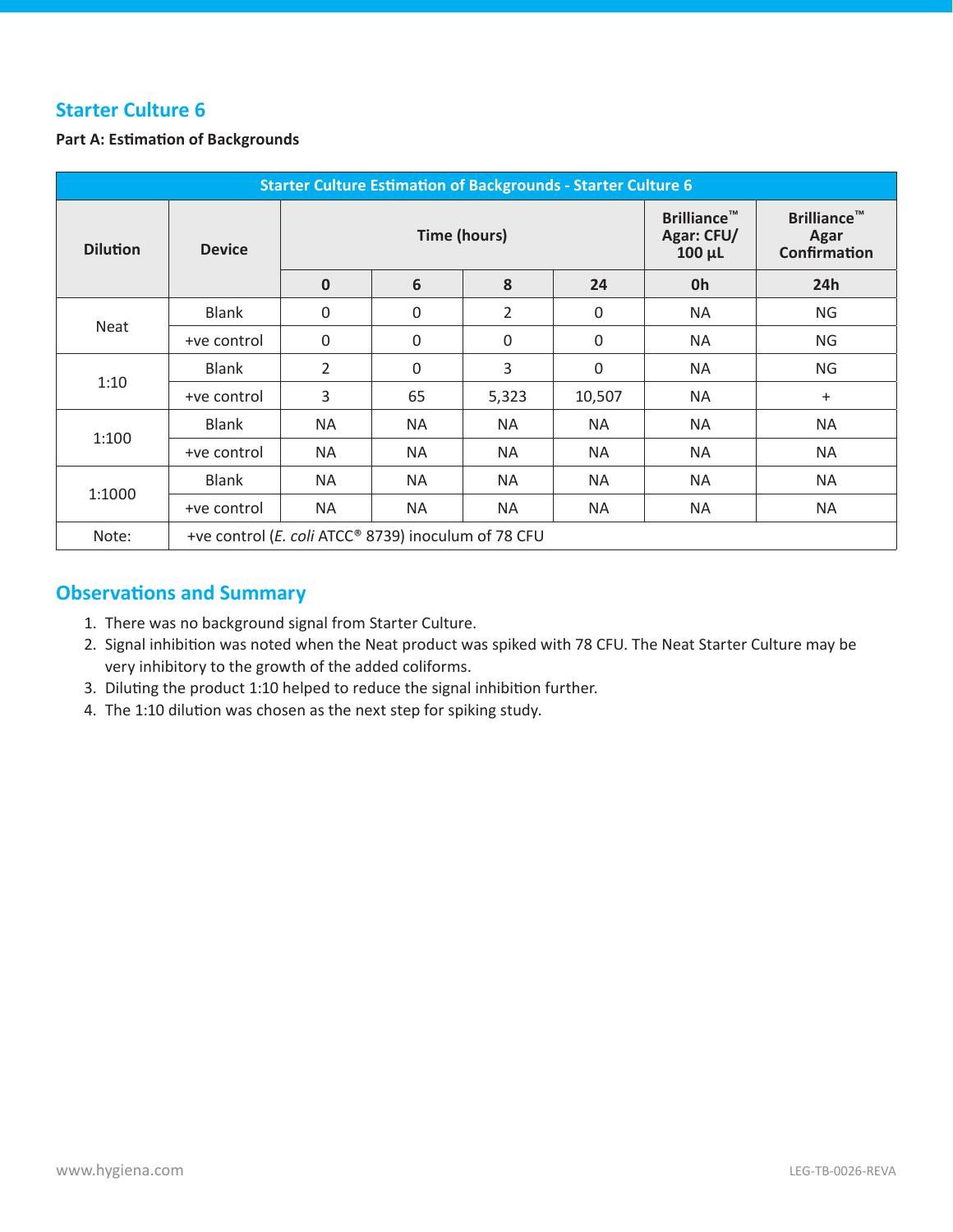#### **Part B: Estimation of Detection of Coliforms in Starter Cultures**

| <b>Coliform Detection - 1:10 Suspension of Starter Culture 6</b> |               |                                                          |                     |                                 |                                                          |                  |                  |  |  |
|------------------------------------------------------------------|---------------|----------------------------------------------------------|---------------------|---------------------------------|----------------------------------------------------------|------------------|------------------|--|--|
| <b>Dilution</b>                                                  | <b>Device</b> |                                                          | <b>Time (hours)</b> | <b>TSA: CFU/</b><br>$100 \mu L$ | <b>Brilliance™</b><br><b>Agar</b><br><b>Confirmation</b> |                  |                  |  |  |
|                                                                  |               | $\mathbf 0$                                              | 6                   | 8                               | 24                                                       | Inoculum         | 6h               |  |  |
|                                                                  | Rep 1         | $\mathbf 0$                                              | 11                  | 1,815                           | 13,379                                                   |                  |                  |  |  |
| 6                                                                | Rep 2         | $\boldsymbol{0}$                                         | 18                  | 1,609                           | 10,855                                                   | 87               | Confirmed growth |  |  |
|                                                                  | Rep 3         | $\boldsymbol{0}$                                         | 28                  | 2,862                           | 20,000                                                   |                  |                  |  |  |
|                                                                  | Rep 1         | $\boldsymbol{0}$                                         | 9                   | 1,201                           | 11,408                                                   |                  | Confirmed growth |  |  |
| 6.5                                                              | Rep 2         | $\overline{3}$                                           | $\overline{7}$      | 904                             | 20,000                                                   | 57               |                  |  |  |
|                                                                  | Rep 3         | $\boldsymbol{0}$                                         | 5                   | 1,188                           | 20,000                                                   |                  |                  |  |  |
|                                                                  | Rep 1         | $\boldsymbol{0}$                                         | $\overline{2}$      | 119                             | 11,101                                                   | $\boldsymbol{9}$ | Confirmed growth |  |  |
| 7                                                                | Rep 2         | $\overline{2}$                                           | $\mathbf 0$         | 112                             | 13,678                                                   |                  |                  |  |  |
|                                                                  | Rep 3         | $\overline{4}$                                           | 3                   | 276                             | 12,275                                                   |                  |                  |  |  |
|                                                                  | Rep 1         | $\overline{2}$                                           | $\mathbf 0$         | 21                              | 7,733                                                    |                  | Confirmed growth |  |  |
| 7.5                                                              | Rep 2         | $\boldsymbol{0}$                                         | $\boldsymbol{0}$    | 5                               | 2,781                                                    | $\mathbf{1}$     |                  |  |  |
|                                                                  | Rep 3         | 4                                                        | $\mathbf 0$         | 5                               | 3,090                                                    |                  |                  |  |  |
|                                                                  | Rep 1         | $\boldsymbol{0}$                                         | $\overline{0}$      | 5                               | 1,831                                                    |                  |                  |  |  |
| 8                                                                | Rep 2         | $\boldsymbol{0}$                                         | 3                   | $\mathbf 0$                     | 1,010                                                    | $\mathbf 0$      | Confirmed growth |  |  |
|                                                                  | Rep 3         | 6                                                        | $\mathbf 0$         | 5                               | 3,510                                                    |                  |                  |  |  |
|                                                                  | Rep 1         | $\mathbf 0$                                              | $\overline{4}$      | $\mathbf 0$                     | $\boldsymbol{0}$                                         |                  |                  |  |  |
| <b>Blank</b><br>PDT + BPW                                        | Rep 2         | <b>NA</b>                                                | $\mathbf 0$         | $\overline{4}$                  | $\boldsymbol{0}$                                         | <b>NG</b>        | <b>NG</b>        |  |  |
|                                                                  | Rep 3         | <b>NA</b>                                                | $\overline{4}$      | $\overline{2}$                  | $\overline{7}$                                           |                  |                  |  |  |
| Note:                                                            |               | Each inoculated replicate was streaked to confirm growth |                     |                                 |                                                          |                  |                  |  |  |

- 1. Growth is evident in 1:10 product dilution.
- 2. The spiked dilutions are growing and being detected at 6 hrs and 8 hrs.
- 3. Unspiked product sample (Blank) has no signal at any of the time points.
- 4. The limit of detection is 10 CFU with fractional detection at 8 hrs.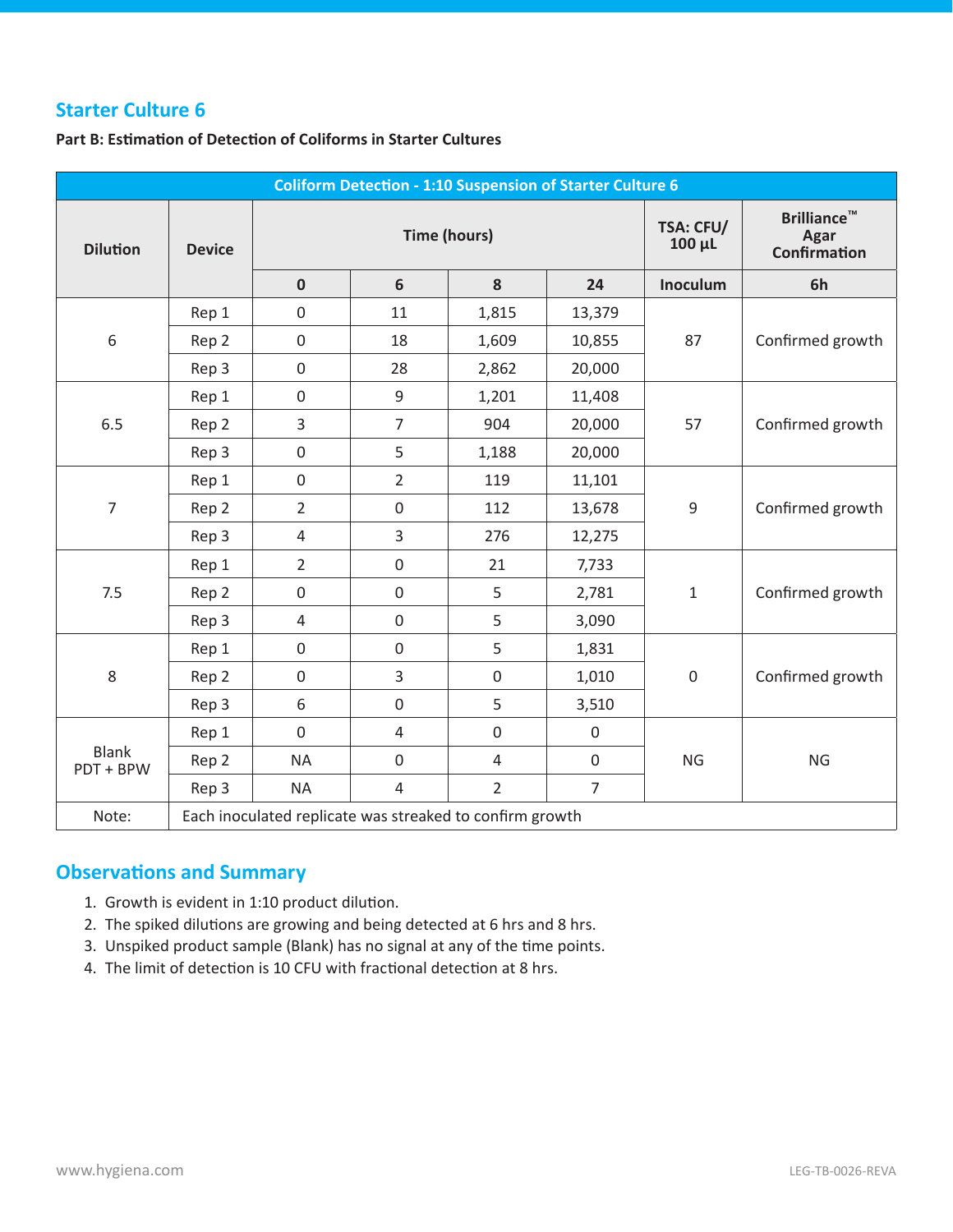#### **Part A: Estimation of Backgrounds**

| <b>Starter Culture Estimation of Backgrounds - Starter Culture 7</b> |                                                     |              |           |                     |           |                                                 |                                                   |  |  |
|----------------------------------------------------------------------|-----------------------------------------------------|--------------|-----------|---------------------|-----------|-------------------------------------------------|---------------------------------------------------|--|--|
| <b>Dilution</b>                                                      | <b>Device</b>                                       |              |           | <b>Time (hours)</b> |           | <b>Brilliance™</b><br>Agar: CFU/<br>$100 \mu L$ | <b>Brilliance™</b><br>Agar<br><b>Confirmation</b> |  |  |
|                                                                      |                                                     | $\mathbf{0}$ | 6         | 8                   | 24        | 0h                                              | 24h                                               |  |  |
|                                                                      | <b>Blank</b>                                        | $\mathbf 0$  | $\Omega$  | $\Omega$            | 0         | <b>NA</b>                                       | <b>NG</b>                                         |  |  |
| Neat                                                                 | +ve control                                         | 0            | 0         | 2                   | 0         | <b>NA</b>                                       | <b>NG</b>                                         |  |  |
|                                                                      | <b>Blank</b>                                        | 3            | 0         | 0                   | 0         | <b>NA</b>                                       | <b>NG</b>                                         |  |  |
| 1:10                                                                 | +ve control                                         | 4            | 70        | 6,830               | 14,154    | <b>NA</b>                                       | $\ddot{}$                                         |  |  |
| 1:100                                                                | <b>Blank</b>                                        | <b>NA</b>    | <b>NA</b> | <b>NA</b>           | <b>NA</b> | <b>NA</b>                                       | <b>NA</b>                                         |  |  |
|                                                                      | +ve control                                         | <b>NA</b>    | <b>NA</b> | <b>NA</b>           | <b>NA</b> | <b>NA</b>                                       | <b>NA</b>                                         |  |  |
|                                                                      | <b>Blank</b>                                        | <b>NA</b>    | <b>NA</b> | <b>NA</b>           | <b>NA</b> | <b>NA</b>                                       | <b>NA</b>                                         |  |  |
| 1:1000                                                               | +ve control                                         | <b>NA</b>    | <b>NA</b> | <b>NA</b>           | <b>NA</b> | <b>NA</b>                                       | NA                                                |  |  |
| Note:                                                                | +ve control (E. coli ATCC® 8739) inoculum of 78 CFU |              |           |                     |           |                                                 |                                                   |  |  |

- 1. There was no background signal from Starter Culture.
- 2. Signal inhibition was noted when the Neat product was spiked with 78 CFU. The Neat Starter Culture may be very inhibitory to the growth of the added coliforms.
- 3. Diluting the product 1:10 helped to reduce the signal inhibition further.
- 4. The 1:10 dilution was chosen as the next step for spiking study.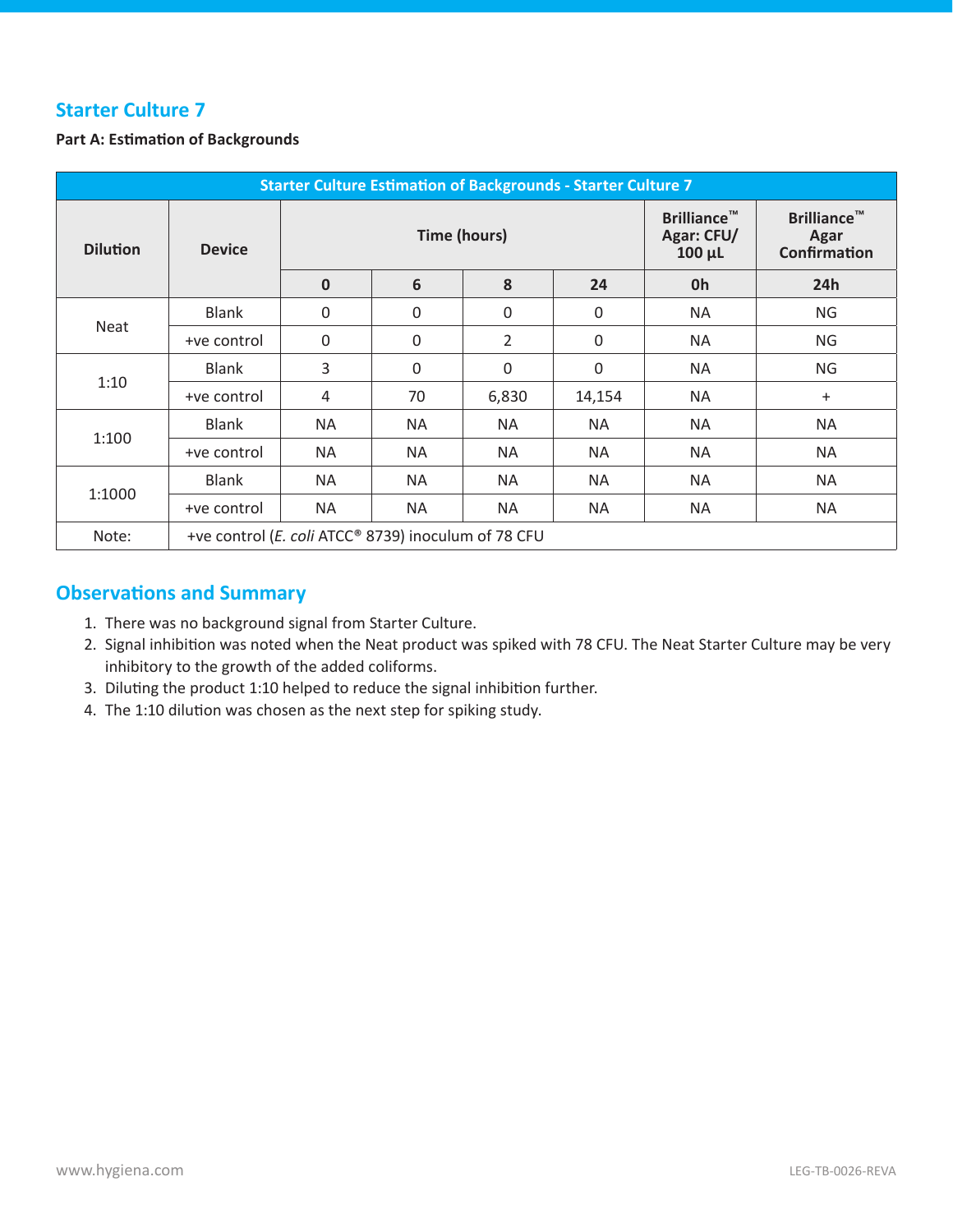**Part B: Estimation of Detection of Coliforms in Starter Cultures** 

| <b>Coliform Detection - 1:10 Suspension of Starter Culture 7</b> |               |                                                          |                     |                            |                                            |              |                  |  |  |  |
|------------------------------------------------------------------|---------------|----------------------------------------------------------|---------------------|----------------------------|--------------------------------------------|--------------|------------------|--|--|--|
| <b>Dilution</b>                                                  | <b>Device</b> |                                                          | <b>Time (hours)</b> | <b>TSA: CFU/</b><br>100 µL | <b>Brilliance™</b><br>Agar<br>Confirmation |              |                  |  |  |  |
|                                                                  |               | $\mathbf 0$                                              | 6                   | 8                          | 24                                         | Inoculum     | 6h               |  |  |  |
|                                                                  | Rep 1         | 5                                                        | 14                  | 2,584                      | 20,000                                     |              |                  |  |  |  |
| 6                                                                | Rep 2         | $\overline{2}$                                           | 33                  | 3,585                      | 20,000                                     | 87           | Confirmed growth |  |  |  |
|                                                                  | Rep 3         | $\boldsymbol{0}$                                         | 11                  | 1,239                      | 20,000                                     |              |                  |  |  |  |
|                                                                  | Rep 1         | 5                                                        | 14                  | 1,382                      | 20,000                                     |              |                  |  |  |  |
| 6.5                                                              | Rep 2         | $\overline{2}$                                           | 16                  | 1,069                      | 20,000                                     | 57           | Confirmed growth |  |  |  |
|                                                                  | Rep 3         | $\boldsymbol{0}$                                         | 11                  | 908                        | 20,000                                     |              |                  |  |  |  |
|                                                                  | Rep 1         | $\overline{7}$                                           | 9                   | 688                        | 20,000                                     | 9            | Confirmed growth |  |  |  |
| $\overline{7}$                                                   | Rep 2         | $\overline{2}$                                           | $\overline{4}$      | 43                         | 12,320                                     |              |                  |  |  |  |
|                                                                  | Rep 3         | $\mathbf 0$                                              | 6                   | 39                         | 13,690                                     |              |                  |  |  |  |
|                                                                  | Rep 1         | $\overline{2}$                                           | 6                   | 33                         | 20,000                                     |              | Confirmed growth |  |  |  |
| 7.5                                                              | Rep 2         | $\overline{4}$                                           | 5                   | 3                          | 6,109                                      | $\mathbf{1}$ |                  |  |  |  |
|                                                                  | Rep 3         | $\boldsymbol{0}$                                         | 8                   | 34                         | 12,156                                     |              |                  |  |  |  |
|                                                                  | Rep 1         | 5                                                        | $\overline{4}$      | $\mathbf 0$                | 15                                         |              |                  |  |  |  |
| $\,8$                                                            | Rep 2         | $\mathbf 0$                                              | $\boldsymbol{0}$    | $\boldsymbol{0}$           | 2,071                                      | $\mathbf 0$  | Confirmed growth |  |  |  |
|                                                                  | Rep 3         | 5                                                        | $\mathbf 0$         | 6                          | 5,934                                      |              | Confirmed growth |  |  |  |
|                                                                  | Rep 1         | 3                                                        | $\boldsymbol{0}$    | $\boldsymbol{0}$           | 5                                          |              |                  |  |  |  |
| <b>Blank</b><br>PDT + BPW                                        | Rep 2         | <b>NA</b>                                                | $\boldsymbol{0}$    | $\mathbf 0$                | $\boldsymbol{0}$                           | <b>NG</b>    | <b>NG</b>        |  |  |  |
|                                                                  | Rep 3         | <b>NA</b>                                                | 5                   | 5                          | 3                                          |              |                  |  |  |  |
| Note:                                                            |               | Each inoculated replicate was streaked to confirm growth |                     |                            |                                            |              |                  |  |  |  |

- 1. Growth is evident in 1:10 product dilution.
- 2. The spiked dilutions are growing and being detected at 6 hrs and 8 hrs.
- 3. Unspiked product sample (Blank) has no signal at any of the time points.
- 4. Limit of detection is 10 CFU with fractional detection at 8 hrs.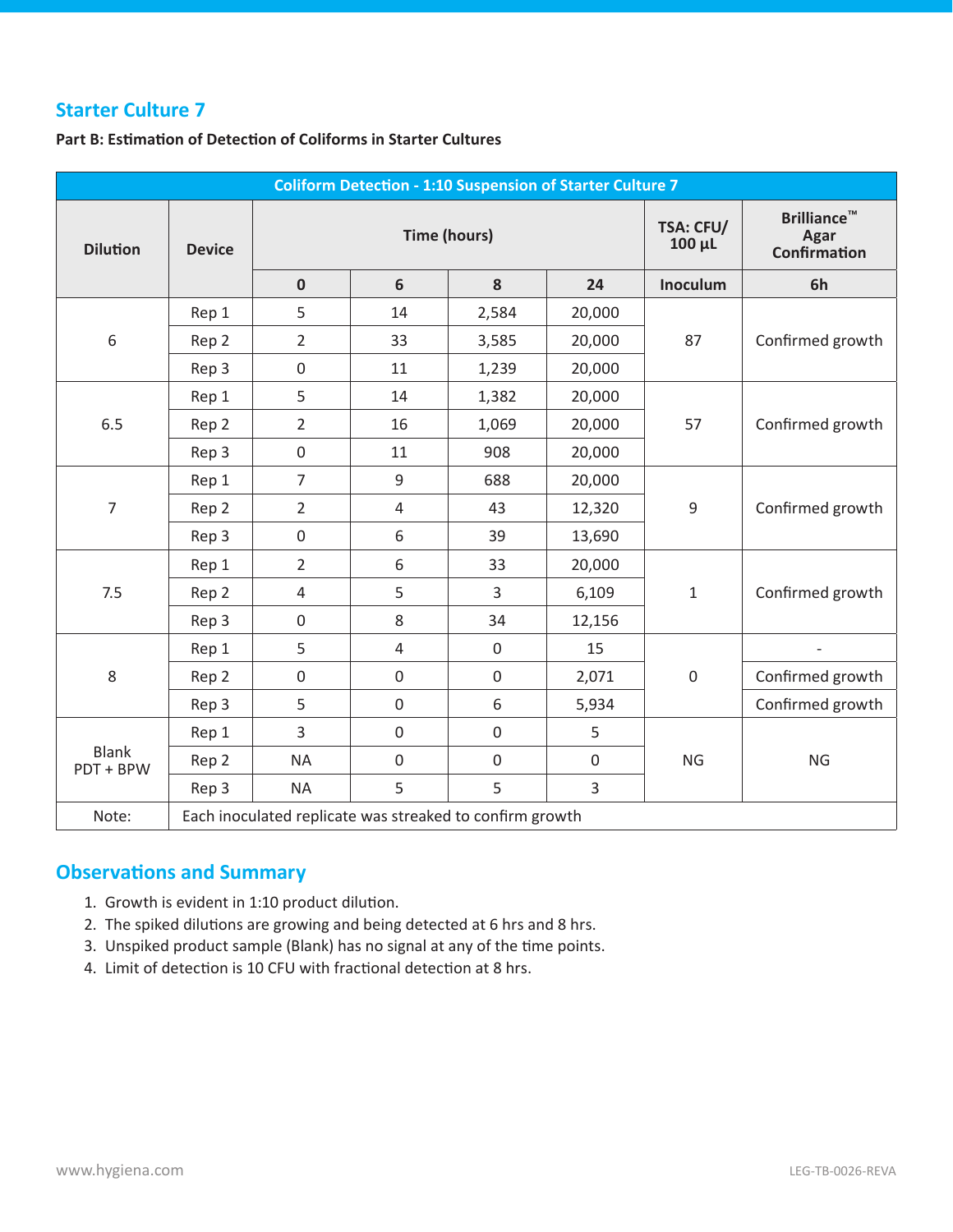## **Condensed Whey Testing**

In addtion to Starter Cultures, the dairy manufacturing customer asked us to help validate MicroSnap™ with other matrices, including whey and cream. What follows is information regarding those studies.

#### **Procedure**

1. Four overnight cultures were prepared of the following organisms:

*a. Escherichia coli b. Citrobacter freundii c. Klebsiella oxytoca d. Enterobacter cloacae*

- 2. After 24 hours (the next day), the coliform cultures were mixed together and a dilution series was prepared in PBS. Accurate CFU/mL counts from dilutions were determined by plating the dilutions on TSA.
- 3. A 1:5 dilution of condensed whey was made in BPW and plated on Brilliance™ Agar and Violet Red Bile Glucose Agar (VRBGA).
- 4. 1 mL of diluted (1:5) condensed whey product was added to the MicroSnap™ Incubation Devices, followed by the addition of 100 µL of the coliform dilution series (as shown in the table below) and the devices were incubated at 37˚C.
- 5. The detection assay was run at 0 hrs, 6 hrs, 8 hrs and 24 hrs as shown below.
- 6. From each enrichment/incubation, after 6 hours, a streak confirmation was done on Brilliance™ agar/VRBGA.

| 1:5 Product Suspension of Condensed Whey LoD |               |                     |              |             |                |                |                                                           |                                     |  |  |
|----------------------------------------------|---------------|---------------------|--------------|-------------|----------------|----------------|-----------------------------------------------------------|-------------------------------------|--|--|
| <b>Dilution</b>                              | <b>Device</b> | <b>Time (hours)</b> |              |             |                | TSA:<br>CFU/mL | <b>Brilliance<sup>™</sup> Agar</b><br><b>Confirmation</b> | <b>VRBGA</b><br><b>Confirmation</b> |  |  |
|                                              |               | $\mathbf 0$         | 6            | 8           | 24             | 0h             | 6h                                                        |                                     |  |  |
|                                              | Rep 1         | $\mathbf 0$         | 44           | 3,941       | 2,999          |                | $+$                                                       | $\ddot{}$                           |  |  |
|                                              | Rep 2         | $\mathbf 0$         | 42           | 3,334       | 3,862          | 556            | $\ddot{}$                                                 | $\ddot{}$                           |  |  |
|                                              | Rep 3         | $\mathbf 0$         | 41           | 3,505       | 2,449          |                | $+$                                                       | $\ddot{}$                           |  |  |
|                                              | Rep 1         | $\mathbf 0$         | 4            | 276         | 1,595          | 55             | $\ddot{}$                                                 | $\ddot{}$                           |  |  |
| $\,6\,$                                      | Rep 2         | $\mathbf 0$         | $\mathbf 0$  | 360         | 2,102          |                | $+$                                                       | $+$                                 |  |  |
|                                              | Rep 3         | $\mathbf 0$         | 0            | 281         | 1,184          |                | $\ddot{}$                                                 | $\ddot{}$                           |  |  |
|                                              | Rep 1         | $\mathbf 0$         | $\Omega$     | 11          | 706            |                | $\ddot{}$                                                 | $\ddot{}$                           |  |  |
| $\overline{7}$                               | Rep 2         | $\mathbf 0$         | $\mathbf 0$  | 25          | 527            | 10             | $\ddot{}$                                                 | $\ddot{}$                           |  |  |
|                                              | Rep 3         | $\mathbf 0$         | 0            | 20          | 329            |                | $\ddot{}$                                                 | $\ddot{}$                           |  |  |
|                                              | Rep 1         | $\mathbf 0$         | 0            | $\mathbf 0$ | $\mathbf 0$    | $\mathbf{1}$   | $\overline{\phantom{a}}$                                  | $\overline{\phantom{0}}$            |  |  |
| 8                                            | Rep 2         | $\mathbf 0$         | $\mathbf{0}$ | $\mathbf 0$ | $\overline{2}$ |                | $\overline{\phantom{a}}$                                  | $\overline{\phantom{0}}$            |  |  |
|                                              | Rep 3         | $\mathbf 0$         | $\mathbf{0}$ | $\mathbf 0$ | $\mathbf 0$    |                | $\overline{\phantom{a}}$                                  | $\overline{\phantom{0}}$            |  |  |
| <b>Blank</b>                                 | Rep 1         | $\mathbf 0$         | $\mathbf 0$  | $\mathbf 0$ | $\mathbf 0$    | $\overline{0}$ |                                                           |                                     |  |  |

## **Limit of Detection Results**

- 1. Condensed whey product was diluted to 1:5.
- 2. Growth is evident in the 1:5 product dilution.
- 3. The spiked dilutions are growing and being detected at 8 hrs at 50 CFU.
- 4. The unspiked sample (Blank) is not being detected after 24 hours. This shows that this product does not have indigenous beta-galactosidase producing bacteria.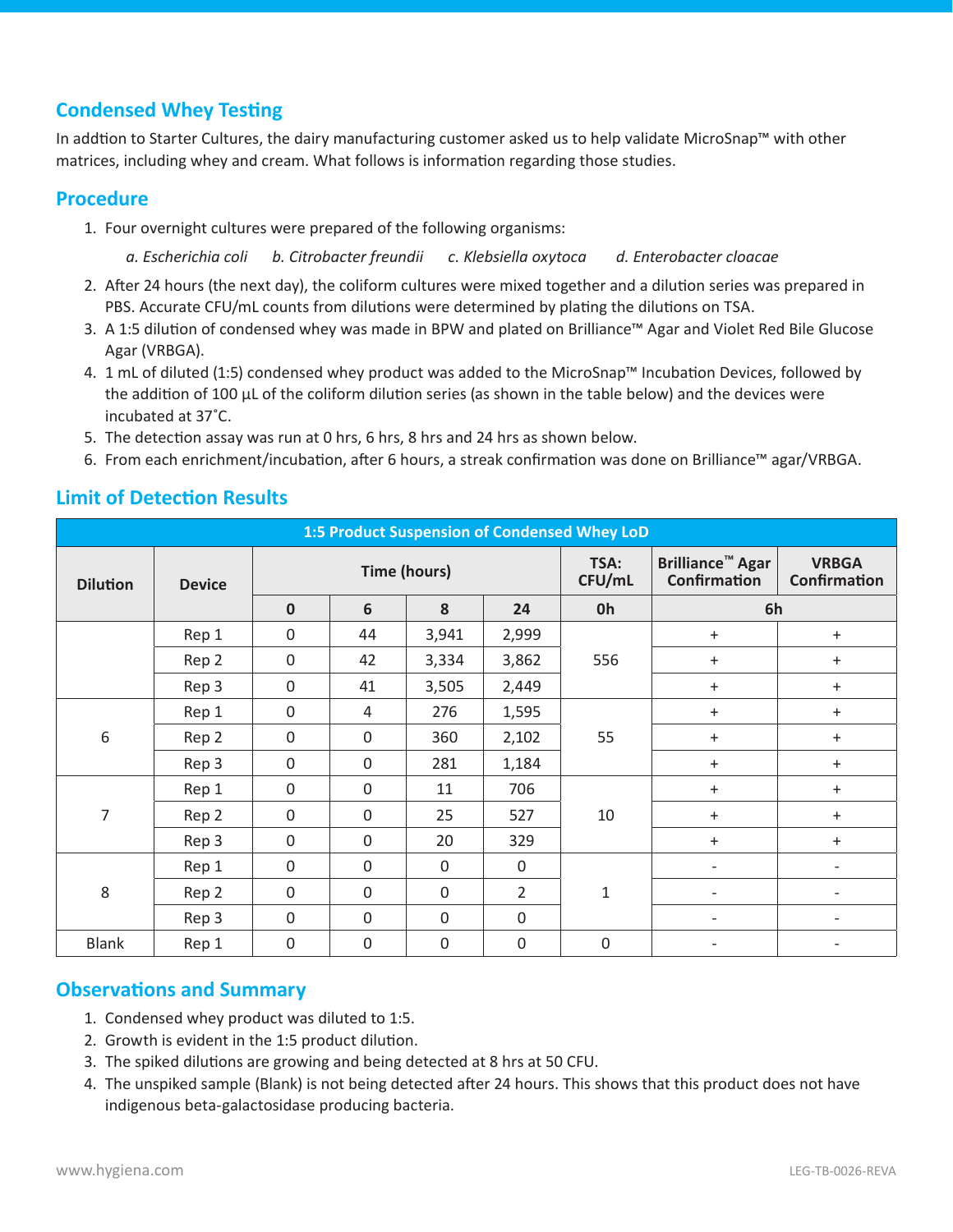## **Cream (Half & Half Cream) Testing**

## **Procedure**

- 1. Product was tested Neat or diluted 1:5 and 1:10 in BPW.
- 2. A mixture of coliform culture was produced.
- 3. The product suspensions were spiked with the diluted coliform mix to attain CFU/mL levels as shown in the table below.
- 4. The spiked suspensions were then plated onto Brilliance™ Agar.

## **Limit of Detection Results**

| <b>Half &amp; Half Cream LoD</b> |               |                     |              |             |                                                                |                      |                              |             |  |  |
|----------------------------------|---------------|---------------------|--------------|-------------|----------------------------------------------------------------|----------------------|------------------------------|-------------|--|--|
| <b>Dilution</b>                  | <b>Device</b> | <b>Time (hours)</b> |              |             | <b>Post Dilution</b><br>Inoculum (CFU/mL)<br><b>Brillance™</b> | <b>TSA</b><br>CFU/mL | <b>Brilliance™</b><br>CFU/mL |             |  |  |
|                                  |               | $\mathbf 0$         | 6            | 8           | 24                                                             | 0h                   | 0h                           | 6h          |  |  |
|                                  | Rep 1         | $\mathbf 0$         | $\mathbf 0$  | 108         | 552                                                            |                      |                              | TNTC*       |  |  |
|                                  | Rep 2         | $\boldsymbol{0}$    | $\mathbf 0$  | 425         | 685                                                            |                      | 2,300                        | <b>TNTC</b> |  |  |
| Neat                             | Rep 3         | $\mathbf 0$         | $\mathbf{0}$ | 180         | 422                                                            | 20                   |                              | <b>TNTC</b> |  |  |
|                                  | <b>Blank</b>  | 0                   | $\mathbf 0$  | $\mathbf 0$ | $\mathbf 0$                                                    |                      |                              | <b>TNTC</b> |  |  |
|                                  | Rep 1         | $\mathbf 0$         | 3            | 1,508       | 13,133                                                         |                      |                              | <b>TNTC</b> |  |  |
|                                  | Rep 2         | $\boldsymbol{0}$    | 5            | 1,820       | 10,615                                                         |                      |                              | <b>TNTC</b> |  |  |
| 1:5                              | Rep 3         | $\mathbf 0$         | 4            | 1,652       | 3,510                                                          | 10                   |                              | <b>TNTC</b> |  |  |
|                                  | <b>Blank</b>  | 0                   | $\mathbf{0}$ | $\Omega$    | $\mathbf 0$                                                    |                      |                              | <b>TNTC</b> |  |  |
|                                  | Rep 1         | 15                  | 13           | 3,139       | 20,000                                                         |                      |                              | <b>TNTC</b> |  |  |
|                                  | Rep 2         | $\boldsymbol{0}$    | 34           | 6,987       | 20,000                                                         |                      |                              | <b>TNTC</b> |  |  |
| 1:10                             | Rep 3         | $\overline{2}$      | 15           | 3,575       | 20,000                                                         | 50                   |                              | <b>TNTC</b> |  |  |
|                                  | <b>Blank</b>  | $\boldsymbol{0}$    | 0            | $\mathbf 0$ | $\mathbf 0$                                                    |                      |                              | <b>TNTC</b> |  |  |

*\*TNTC = Too Numerous to Count*

- 1. For cream, growth is evident in Neat 1:5 and 1:10 product dilutions.
- 2. The spiked dilutions are growing and being detected at 6 hrs to 8 hrs at 20, 50 and 500 CFU.
- 3. The unspiked samples (Blank) are not being detected after 24 hours. This shows that this product does not have indigenous beta-galactosidase producing bacteria.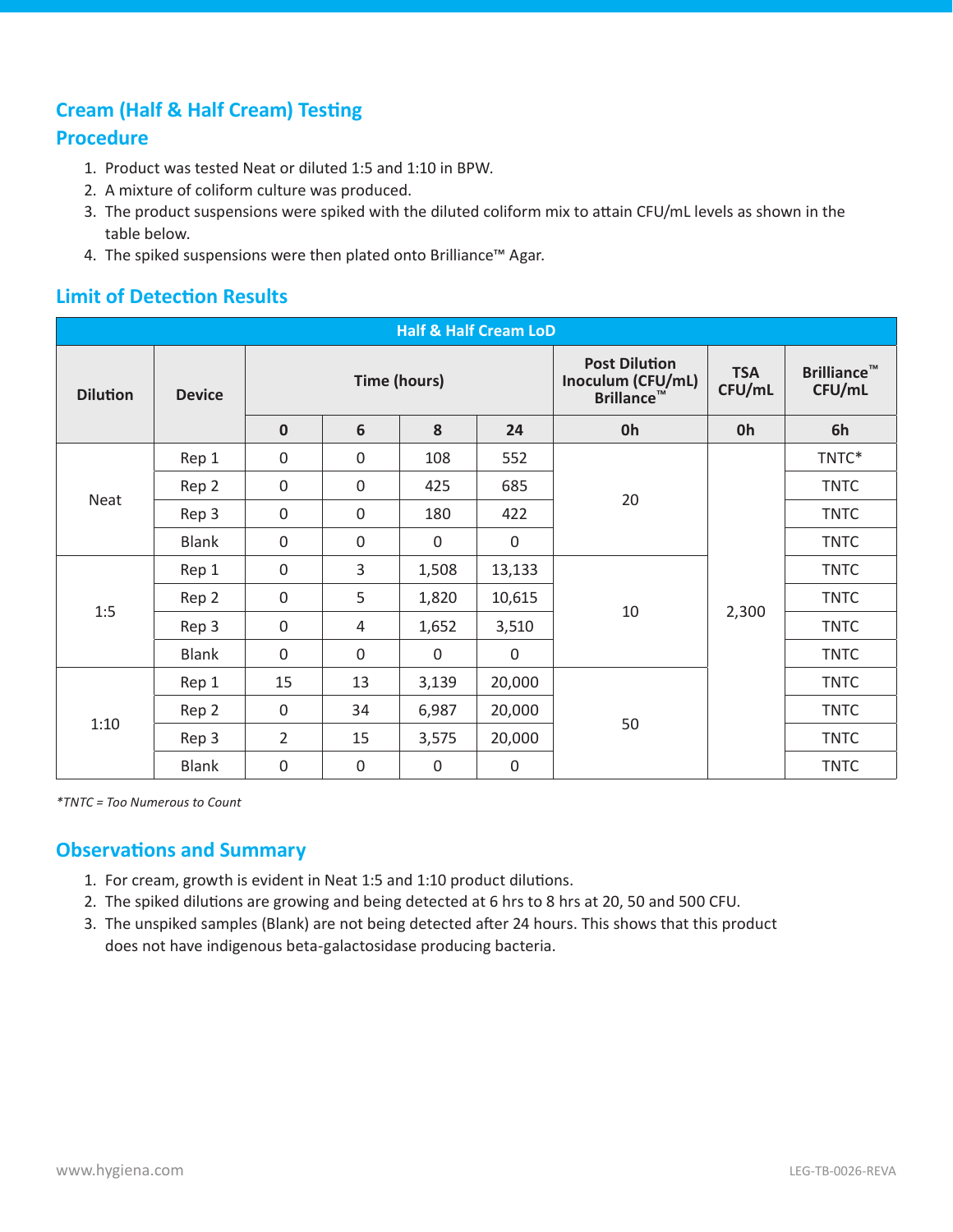### **Summary**

#### **Starter Cultures**

| <b>RLU Growth of Positive Control Spike</b> |                                    |                               |                              |                              |                                                              |  |  |  |  |
|---------------------------------------------|------------------------------------|-------------------------------|------------------------------|------------------------------|--------------------------------------------------------------|--|--|--|--|
|                                             | <b>Background</b><br><b>Enzyme</b> | <b>Neat</b><br><b>Product</b> | 1 in 10 Product<br>(6 hours) | 1 in 10 Product<br>(8 hours) | <b>Threshold RLU at</b><br>Mean ± 6 std dev<br><b>Blanks</b> |  |  |  |  |
| Starter Culture 1                           | NO.                                | 0 RLU                         | 136 RLU @ 64 CFU             | 10,610 RLU @ 64 CFU          | 10.2                                                         |  |  |  |  |
| <b>Starter Culture 2</b>                    | NO.                                | 0 RLU                         | 373 RLU @ 64 CFU             | 9,378 RLU @ 64 CFU           | 9.6                                                          |  |  |  |  |
| Starter Culture 3                           | NO.                                | 0 RLU                         | <b>NA</b>                    | <b>NA</b>                    | 0                                                            |  |  |  |  |
| Starter Culture 4                           | NO.                                | 0 RLU                         | 610 RLU @ 84 CFU             | 13,786 RLU @ 84 CFU          | 8.2                                                          |  |  |  |  |
| <b>Starter Culture 5</b>                    | NO.                                | 0 RLU                         | 843 RLU @ 84 CFU             | 11,186 RLU @ 84 CFU          | 8.6                                                          |  |  |  |  |
| Starter Culture 6                           | NO.                                | 0 RLU                         | 65 RLU @ 78 CFU              | 5,373 RLU @ 78 CFU           | 13.1                                                         |  |  |  |  |
| Starter Culture 7                           | NO.                                | 0 RLU                         | 70 RLU @ 78 CFU              | 6,830 RLU @ 78 CFU           | 16.4                                                         |  |  |  |  |

| <b>Limit of Detection (CFU/mL)</b> |                   |                   |                   |                                                                |  |  |  |  |  |
|------------------------------------|-------------------|-------------------|-------------------|----------------------------------------------------------------|--|--|--|--|--|
|                                    | 6 hours           | 8 hours           | 24 hours          | <b>Threshold RLU at</b><br>Mean $±$ 6 std dev<br><b>Blanks</b> |  |  |  |  |  |
| <b>Starter Culture 1</b>           | 410 - 790 CFU     | 50 - 70 CFU (F)   | $<$ 10 CFU        | 10.2                                                           |  |  |  |  |  |
| <b>Starter Culture 2</b>           | 50 - 70 CFU (F)   | 50 - 70 CFU       | $<$ 10 CFU        | 9.6                                                            |  |  |  |  |  |
| <b>Starter Culture 3</b>           | 1,480 CFU         | 20 CFU (F)        | 20 CFU (F)        | $10*$                                                          |  |  |  |  |  |
| Starter Culture 4                  | 1,210 CFU (F)     | 50 CFU (F)        | $<$ 10 CFU (F)    | 8.2                                                            |  |  |  |  |  |
| <b>Starter Culture 5</b>           | 1,210 CFU         | <b>50 CFU</b>     | 50 CFU (F)        | 8.6                                                            |  |  |  |  |  |
| Starter Culture 6                  | 870 CFU           | 10 - 90 CFU (F)   | $<$ 10            | 13.1                                                           |  |  |  |  |  |
| <b>Starter Culture 7</b>           | 570 CFU           | 10 - 90 CFU (F)   | $<$ 10 $(F)$      | 16.4                                                           |  |  |  |  |  |
| All Starter Cultures               | Log 2.9 (857 CFU) | Log 1.68 (48 CFU) | Log 1.23 (17 CFU) | <b>11.0 RLUs</b>                                               |  |  |  |  |  |

*Note: 10\* is the assumed cutoff threshold RLU (Threshold RLU at mean ± 6 Std Dev for blanks) based on the background signal of the other Starter Cultures tested at time 0; (F) = fractional*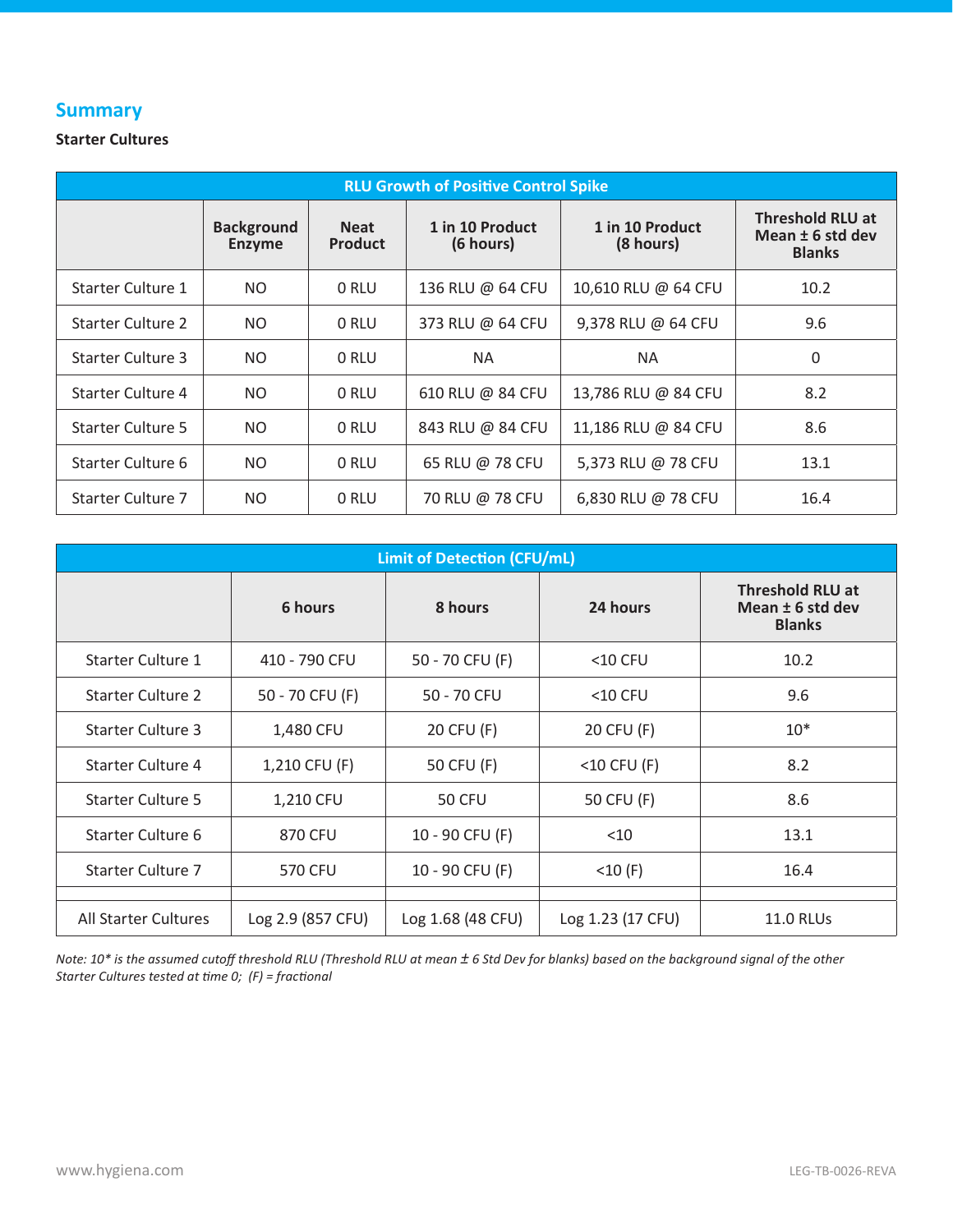#### **Results Demonstrate That:**

- The MicroSnap™ system will detect Coliforms in the dairy Starter Cultures at 6, 8 and 24 hours.
- The limit of detection (LoD) average at 6 hours is 857 CFU (range of 50 to 1,480 CFU).
- The LoD average at 8 hours is 48 CFU (range of 10 to 90 CFU).
- The LoD average at 24 hours or less is 17 CFU (range of presence/absence to 50 CFU).
- The fractionality shows that the CFU added may go through attrition and be lower when growth and detection occurs; hence, the true LoD will be lower.
- The calculated thresholds across the Starter Cultures using mean blanks ± 6 std dev from Time 0. RLUs remains steady except Starter Culture 3 which had all 0 RLUs for blanks.

#### **Whey and Cream Testing**

| <b>Limit of Detection (CFU/mL)</b>                                                               |                |               |        |       |  |  |  |  |  |
|--------------------------------------------------------------------------------------------------|----------------|---------------|--------|-------|--|--|--|--|--|
| <b>Threshold RLU at</b><br>Mean $±$ 6 std dev<br>6 hours<br>8 hours<br>24 hours<br><b>Blanks</b> |                |               |        |       |  |  |  |  |  |
| Condensed Whey                                                                                   | 2,780 CFU      | <b>50 CFU</b> | 10 CFU | $10*$ |  |  |  |  |  |
| Half & Half Cream                                                                                | <b>500 CFU</b> | 20 CFU        | 10 CFU | $10*$ |  |  |  |  |  |

*Note: 10\* is the assumed cutoff threshold RLU (Threshold RLU at mean*  $\pm$  *6 Std Dev for blanks) based on the background signal of the other Starter Cultures tested at time 0; (F) = fractional*

#### **Results Demonstrate That:**

- The MicroSnap™ system will detect Coliforms in the condensed whey cultures at 6, 8 and 24 hours.
- The MicroSnap™ system will detect Coliforms in the half & half cream cultures at 6, 8 and 24 hours when diluted at least 1:5 in BPW. In Neat samples, Coliforms were detected at 8 and 24 hours.
- For whey, the limit of detection (LoD) average at 6 hours is 2,780 CFU and at 8 hours is 50 CFU.
- For cream, the LoD average at 6 hours is 500 CFU and at 8 hours is 20 CFU.
- The LoD average at 24 hours (or less) is 10 CFU.
- The fractionality shows that the CFU added may go through attrition and be lower when growth and detection occurs; hence, the true LoD will be lower.
- The calculated thresholds across the whey cultures and cream cultures all had 0 RLUs for blanks.